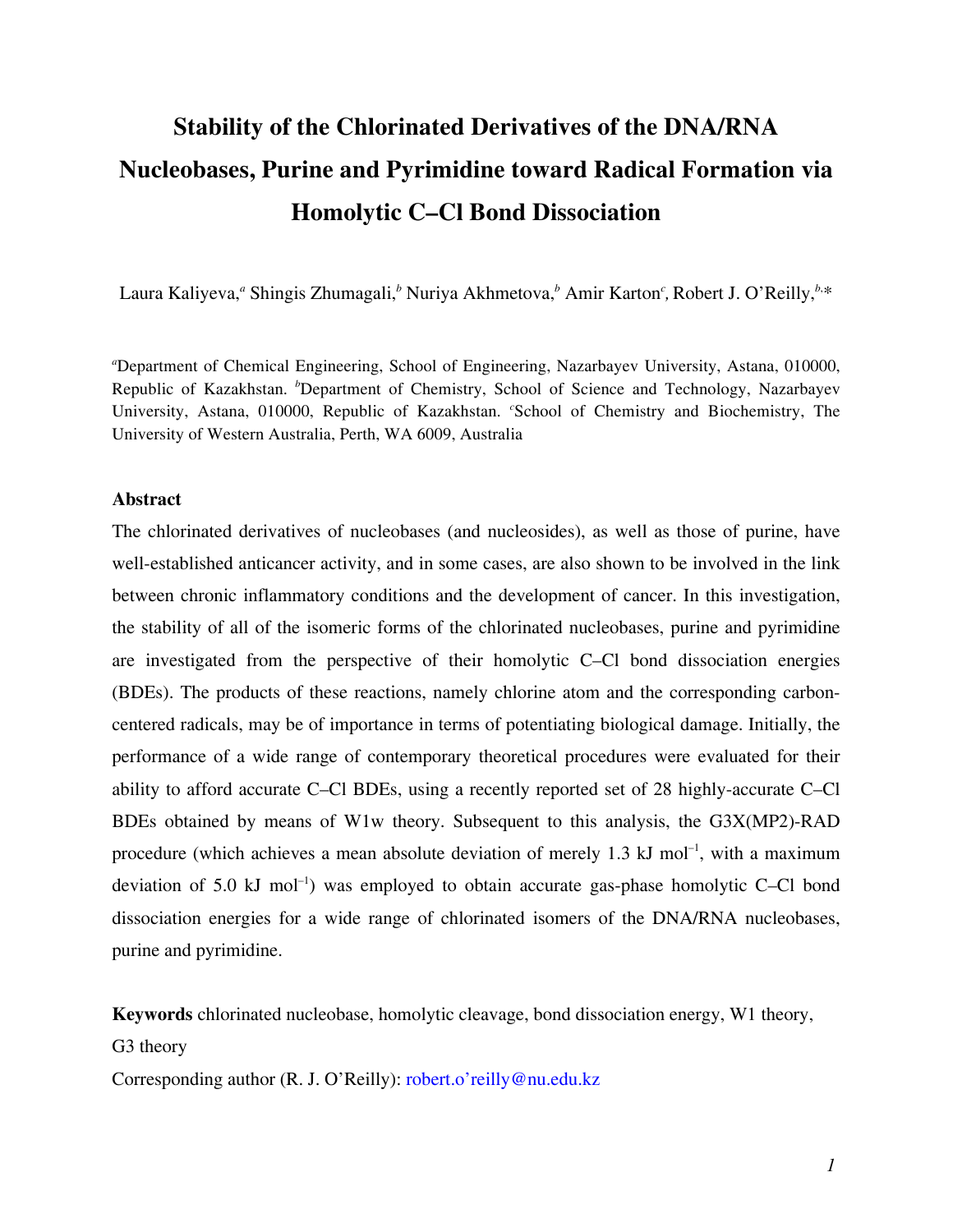#### **Introduction**

A number of the chlorinated derivatives of the DNA/RNA nucleobases (or nucleosides), as well as those of purine (for which adenine and guanine are derivatives), are known to exhibit anti-cancer activity. For example, 2-chloro-2'-deoxyadenosine (also known as Cladribine), is currently used for the treatment of conditions such as hairy cell leukemia, $1,2$  and is also being investigated for treating multiple sclerosis.<sup>3,4</sup> 2-Chloroadenine, the major catabolite of Cladribine, has been shown to induce apoptosis in EHEB cells,<sup>5</sup> and is being investigated for use in patients with leukemia. <sup>6</sup> 6-chloropurine has been shown to retard the growth of Sarcoma 180 in mice,<sup>7</sup> and has also been shown to potentiate tumor inhibition in mice bearing the Ehrlich carcinoma when used in conjunction with azaserine.<sup>8</sup> The thymine derivative, 6-chlorothymine has also been shown to inhibit the growth of solid Ehrlich carcinomas.<sup>9</sup>

Certain chlorinated nucleobase derivatives have also been implicated in the development of cancers arising as a result of chronic inflammatory conditions. For example, the reaction of cytosine with hypochlorous acid (which is produced in vivo during the inflammatory process by way of the oxidation of chloride ion by  $H_2O_2$  and catalyzed by the enzyme myeloperoxidase) has been shown to afford 5-chlorocytosine, which appears to be intrinsically mutagenic, inducing  $C\rightarrow T$  transitions.<sup>10</sup> In addition, it has been shown that incorporation of 5-chlorocytosine into mammalian DNA results in heritable gene silencing and altered cytosine methylation patterns.<sup>11</sup> The pyrimidine derivative 5-Chlorouridine has demonstrated activity as a mutagen, clastogen and is an effective inducer of sister-chromatid exchange.<sup>12,13</sup> Hypochlorous acid-induced chlorination of guanine, affording 8-chloro-2'-deoxyguanosine has been also been reported previously.14

Given the immense interest in the chlorinated nucleobase and purine derivatives for use as pharmaceuticals for the treatment of conditions such as cancer, or because of their link between chronic inflammatory conditions and the development of cancers, understanding the factors that affect the structure and stability of such species is of great significance. From the perspective of structure, the relative energies of the various tautomeric forms of the chlorinated nucleobases have been examined in the cases of, for example, 5-chlorocytosine, <sup>15,16</sup> 5- and 6chlorouracil,<sup>17</sup> and 2-chloroadenine.<sup>18,19</sup> On the other hand, accurate data concerning the energies necessary to induce homolytic cleavage of the C–Cl bonds of the chlorinated derivatives of the nucleobases, as well as those of purine and pyrimidine (i.e., the homolytic bond dissociation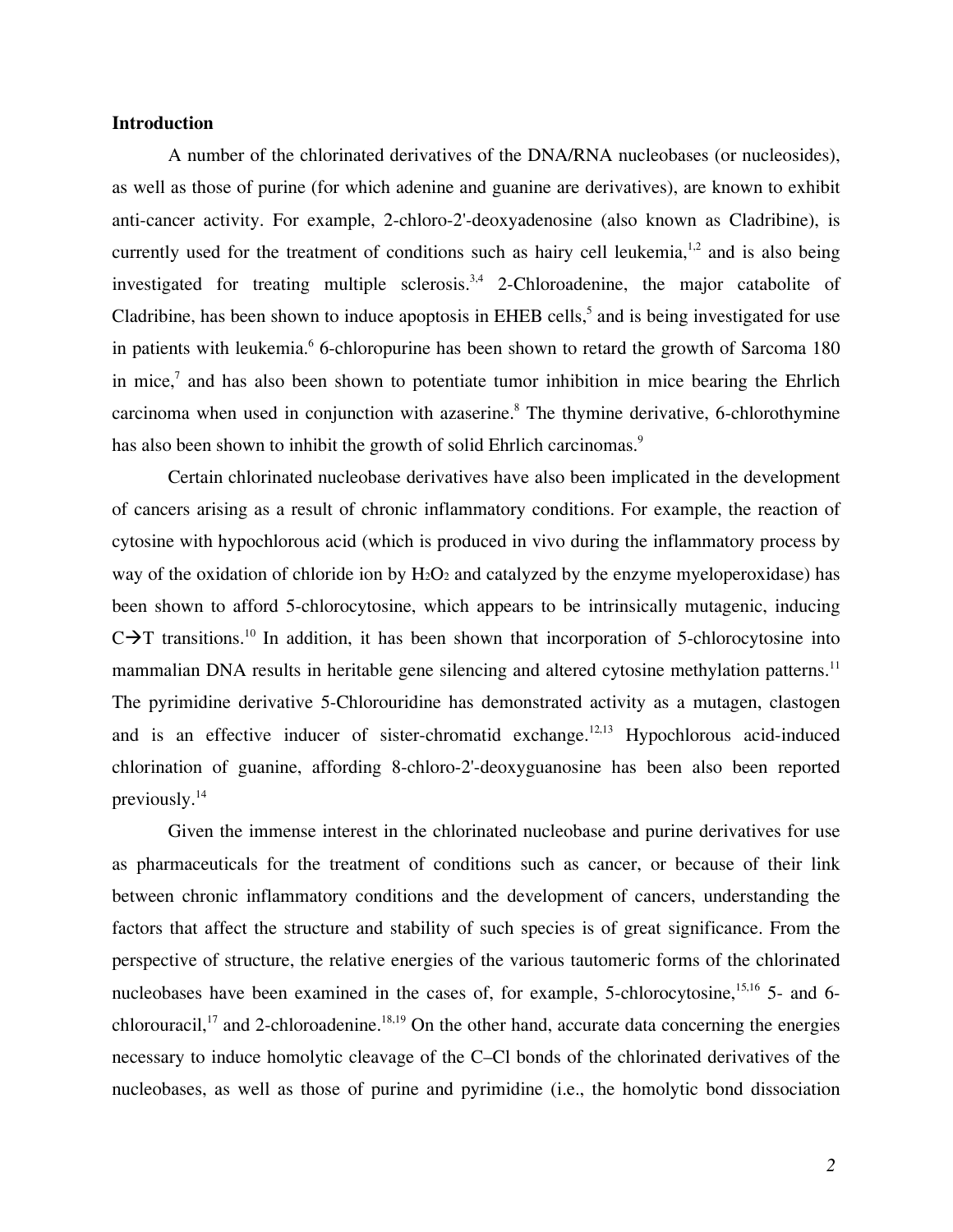energies), processes that afford chlorine atom and the corresponding carbon-centered radicals, have not been reported. It should be noted however that some data pertaining to the dissociation of the radical anions, not the closed-shell neutral forms, of species such as 5-chlorouracil<sup>20</sup> and 2 $chloroadenine<sup>21</sup>$  (obtained using relatively low-level quantum chemical calculations) can be found in the literature. Consequently, a void still exists in our understanding of the stability of the neutral closed-shell chlorinated derivatives of the nucleobases, purine and pyrimidine, toward the formation of potentially damaging free radicals under non-reducing conditions.

With the ever increasing computational power of supercomputers and the development of computationally economical composite ab initio methods,  $22,23,24$  it is possible to obtain highly accurate thermochemical data for biologically relevant molecules such as amino acids and DNA bases (see refs. 25,26,27,28,29,30,31,32 for some recent studies). In the context of the present study it is important to obtain accurate C–Cl BDEs for chlorinated DNA bases in order to establish which carbon-centered radicals are likely to be formed with the greatest ease under certain biochemical conditions. However, given the necessarily approximate nature of composite ab initio methods, and density functional theory (DFT) methods, it is not a priori clear which methods will perform reliably for the computation of homolytic C–Cl BDEs. As a consequence, before proceeding to report homolytic C–Cl BDEs for the chlorinated derivatives of the nucleobases, purine and pyrimidine, it is initially of interest to identify suitable lower-cost theoretical procedures that may be employed in order to obtain accurate BDEs for these species. However, given the approximate nature of such methods, it is not *a priori* clear which methods will perform reliably for a given task. As a consequence, before proceeding to report homolytic C–Cl BDEs for the chlorinated derivatives of the nucleobases, purine and pyrimidine, it is initially of interest to identify suitable lower-cost theoretical procedures that may be employed in order to obtain accurate BDEs for these species.

Consequently, in the present investigation, initial attention is given to evaluating the performance of a wide range of quantum chemical methods for the computation of such quantities. To facilitate this analysis, the methods are evaluated against the recently reported dataset of 28 homolytic C–Cl BDEs (known as the CCl28 dataset)<sup>33</sup> obtained using the benchmark-quality W1w thermochemical protocol.<sup>34</sup> Having identified, as a result of this initial investigation, that the G3X(MP2)-RAD protocol offers an attractive cost:performance ratio, this method has been employed in order to obtain BDEs associated with the dissociation of the C–Cl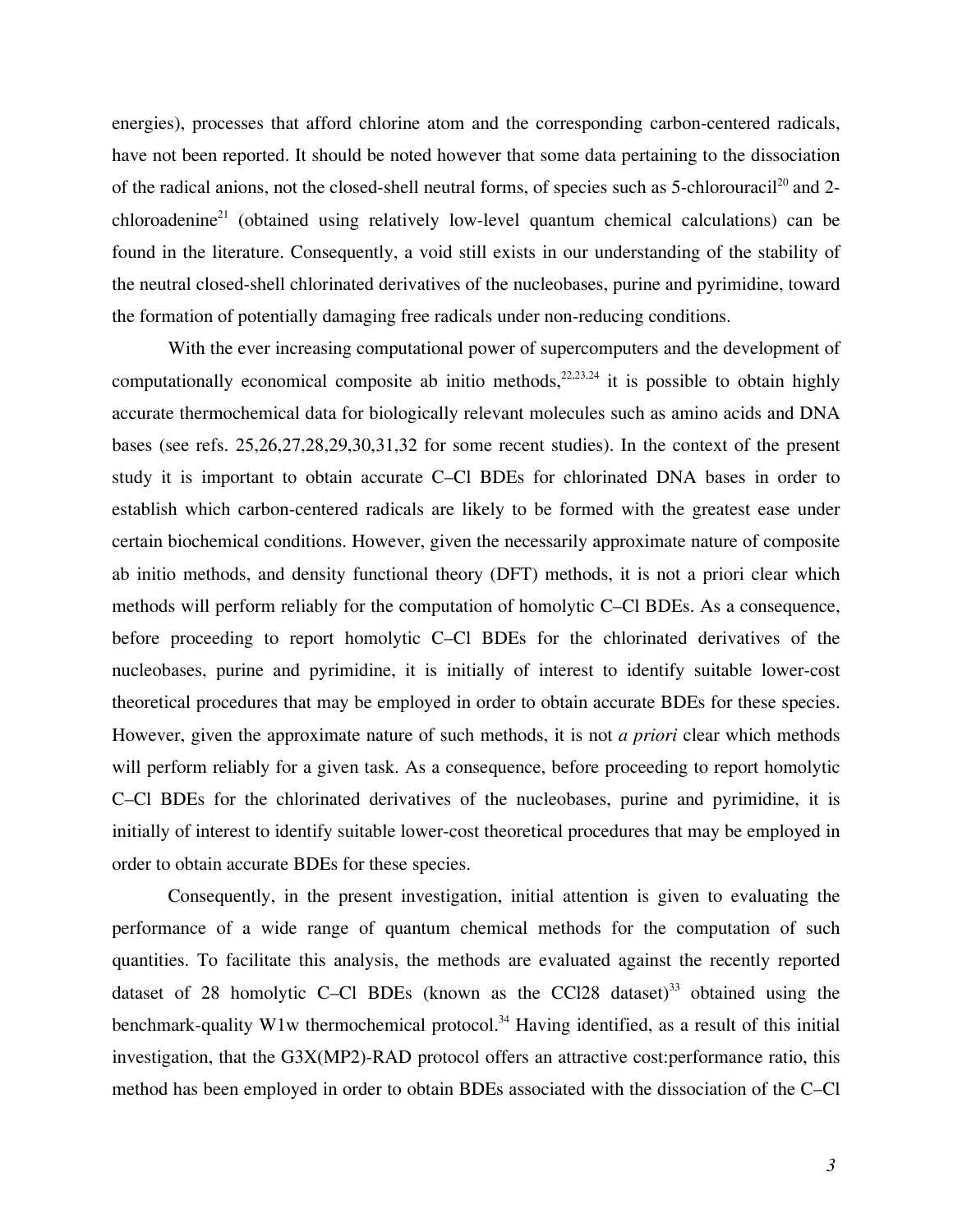bonds of the chlorinated derivatives of the nucleobases (namely 2-chloroadenine, 5 chlorocytosine, 5-chlorouracil, 6-chlorocytosine, 6-chlorothymine, 6-chlorouracil, 8 chloroadenine and 8-chloroguanine), as well as all the possible chlorinated isomers of pyrimidine (namely the 2-, 4- and 5-chloro derivatives) and purine (namely the 2-, 6-, and 8-chloro derivatives). Consequently, this study offers valuable insights concerning the stability of these biologically-important species toward the formation of damaging radical species.

#### **Computational Details**

Using a set of 28 accurate homolytic C–Cl BDEs,  $33$  obtained using the high-level W1w thermochemical protocol<sup>34</sup> as reference values, the performance of a wide range of contemporary quantum chemical methods have been assessed for the ability to accurately compute gas-phase homolytic C–Cl BDEs. W1w theory represents a layered extrapolations to the all-electron CCSD(T)/CBS energy (complete basis-set limit coupled cluster with singles, doubles, and quasiperturbative triple excitations) and achieves an accuracy in the sub-kcal mol<sup>-1</sup> range for molecules whose wave functions are dominated by dynamical correlation (See Ref. 22 for an overview of the accuracy and applicability of W1w theory and related composite ab initio methods). The methods chosen include conventional DFT, double-hybrid DFT (DHDFT) and a number of composite thermochemical protocols. The conventional DFT exchange-correlation functionals considered in this study (ordered by their rung on Jacob's Ladder)<sup>35</sup> are the pure generalized gradient approximation (GGA) functionals: BLYP,  $36,37$  B97-D,  $38$  HCTH407,  $39$  PBE,  $40$ BP86,<sup>37,41</sup> and N12;<sup>42</sup> the meta-GGAs (MGGAs): M06-L,<sup>43</sup> TPSS,<sup>44</sup> τ-HCTH,<sup>45</sup> VSXC,<sup>46</sup> M11-L,<sup>47</sup> and MN12-L;<sup>48</sup> the hybrid-GGAs (HGGAs): BH&HLYP,<sup>49</sup> B3LYP,<sup>36,50,51</sup> B3P86,<sup>41,51</sup> B3PW91,<sup>51,52</sup> PBE0,<sup>53</sup> B97-1,<sup>54</sup> B98,<sup>55</sup> X3LYP,<sup>56</sup> and SOGGA-11X;<sup>57</sup> the hybrid-meta-GGAs (HMGGAs): M06,<sup>58</sup> M06-2X,<sup>58</sup> M06-HF,<sup>58</sup> BMK,<sup>59</sup> B1B95,<sup>37,60</sup> TPSSh,<sup>61</sup> and  $\tau$ -HCTHh;<sup>45</sup> the range-separated (RS) functionals: CAM-B3LYP,<sup>62</sup> LC- $\omega$ PBE,<sup>63</sup>  $\omega$ B97,<sup>64</sup>  $\omega$ B97X,<sup>64</sup>  $\omega$ B97X-D,<sup>65</sup> HSE06,<sup>66</sup> HISS,<sup>67</sup> N12-SX,<sup>68</sup> MN12-SX<sup>68</sup> and M11.<sup>69</sup> For selected functionals, we have also included empirical D3 dispersion corrections,<sup>70,71,72</sup> which make use of the Becke–Johnson<sup>73</sup> damping potential as recommended in Ref. 70 (denoted by the suffix -D3). In addition to the conventional DFT procedures, we have also considered the performance of a number of more computationally expensive double-hybrid (DHDFT) procedures (which have been evaluated using both the frozen-core approximation), namely: B2-PLYP,<sup>74</sup> B2GP-PLYP,<sup>75</sup> B2K-PLYP,<sup>76</sup>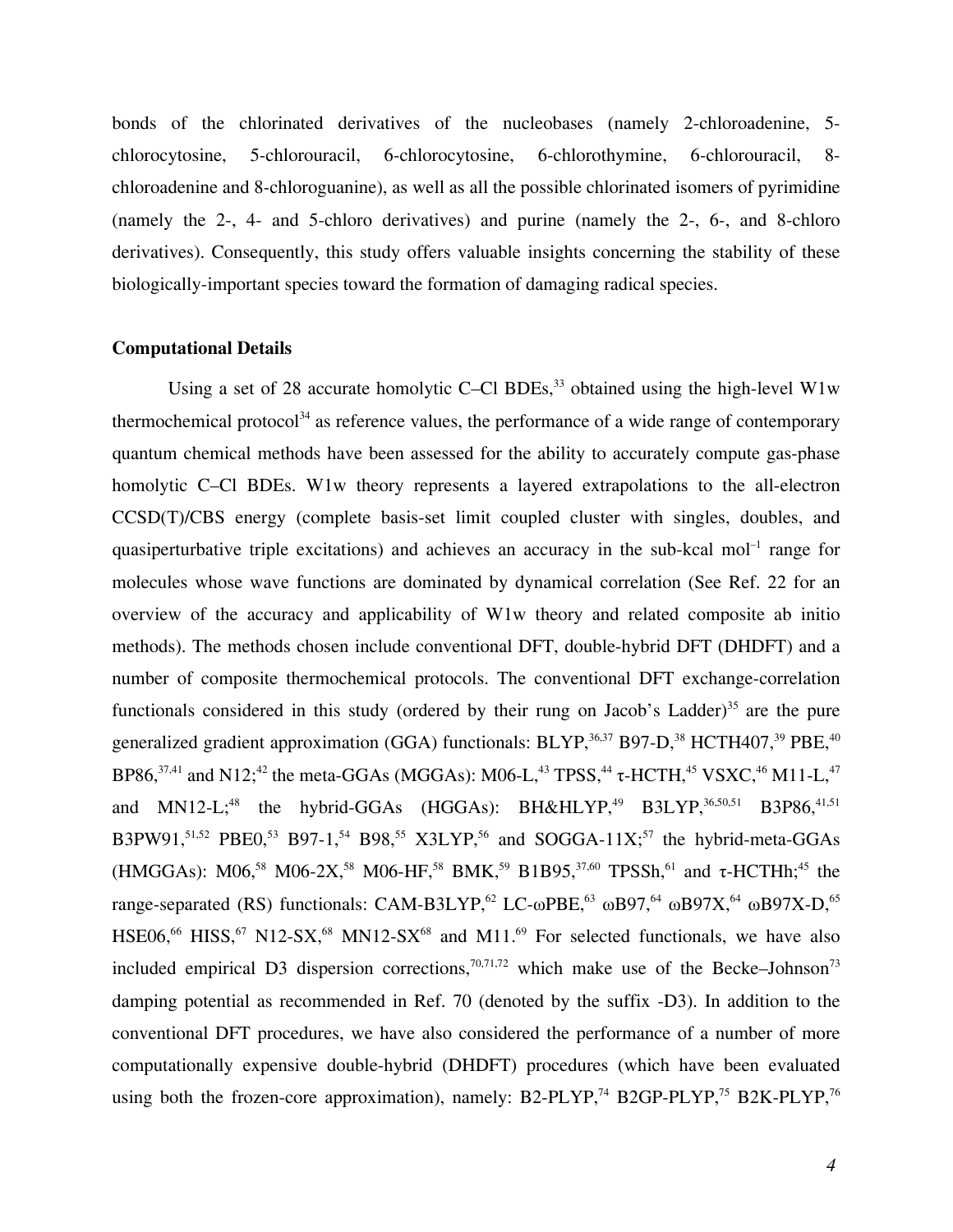ROB2-PLYP,<sup>77</sup> DSD-PBEP86<sup>78</sup> and PWPB95.<sup>79</sup> The conventional DFT methods calculations have been performed in conjunction with the A'VTZ basis set, whilst for the DHDFT procedures, which are known to exhibit slower basis set convergence, the A'VQZ basis set has been employed (with A'V*n*Z denoting the use of cc-pV*n*Z for H, the aug-cc-pV*n*Z basis sets on firstrow elements, and the aug-cc-pV $(n+d)Z$  basis sets on second-row elements.<sup>80,81,82</sup> In addition, a number of Gaussian-*n* thermochemical protocols have been assessed, including: G3X(MP2),<sup>83</sup>  $\rm G3X(MP2)$ -RAD, $^{84}$   $\rm G3X, ^{83}$   $\rm G3X$ -RAD, $^{84}$   $\rm G3$ -RAD, $^{84}$   $\rm G4(MP2), ^{85}$   $\rm G4(MP2)$ -5H, $^{86}$   $\rm G4(MP2)$ -6X, $^{87}$ G4,<sup>88</sup> and G4-5H.<sup>86</sup> The performance of the ROCBS-QB3 procedure<sup>89</sup> has also been evaluated. For the benchmarking calculations, the Gaussian-*n* calculations have been performed on the B3LYP/A'VTZ geometries provided in the Supporting Information of Ref. 33 rather than the prescribed geometries for each method. For the chlorinated derivatives of the nucleobases, pyrimidine and purine derivatives, the geometries of these species have been obtained at the B3LYP/6-31G(2*df*,*p*) level, and their validity as equilibrium structures has been confirmed through harmonic vibrational frequency calculations, ensuring that all structures are consist of only real frequencies. To correct the BDEs to 298 K, scaled zero-point vibrational energies (ZPVEs) and thermal corrections for enthalpy  $(H<sub>vib</sub>)$  have been included, using scaling factors taken from the literature, namely 0.9861 for the ZPVE and 0.9909 for the  $H<sub>vib</sub>$  correction.<sup>90</sup> In addition, a spin-orbit coupling correction of 3.52 kJ mol<sup>-1</sup> has been added to chlorine atom<sup>91</sup> for the G3X(MP2)-RAD calculations involving the chlorinated derivatives of the nucleobases, purine and pyrimidines. All calculations were performed using Gaussian 09 (Revision D.01).<sup>92</sup>

#### **3. Results and Discussion**

## *3.1 Assessment of Theoretical Procedures for the Calculation of Homolytic C–Cl BDEs.*

Prior to reporting the homolytic C–Cl BDEs of the chlorinated derivatives of the DNA/RNA nucleobases, and the chlorinated pyrimidine and purines, it is first necessary to identify suitable lower-cost, yet accurate, theoretical procedures that may be used to reliably compute homolytic C–Cl BDEs. A large number of conventional and double-hybrid DFT, as well as a number of composite thermochemical protocols have been assessed for this task. To evaluate these methods, the recently reported CCl28 data set, which consists of 28 homolytic C– Cl BDEs for a diverse range of species containing  $sp-$ ,  $sp^2$ - and  $sp^3$ -hybridized C–Cl bonds, obtained by means of the W1w thermochemical protocol. For the purposes of this investigation,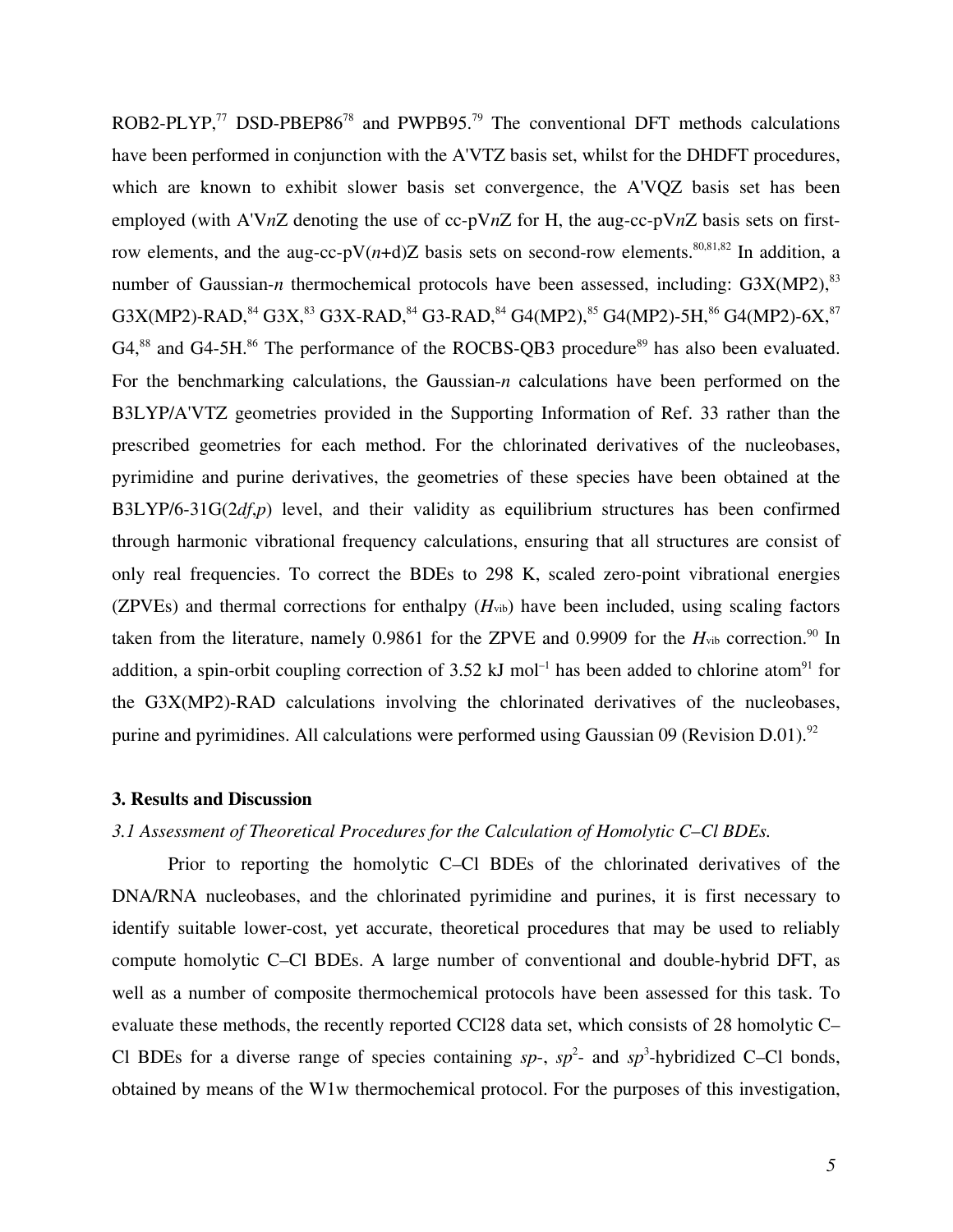the reference values used to evaluate the various theoretical methods correspond to all-electron, non-relativistic, bottom-of-the-well homolytic C–Cl BDEs, and for the sake of keeping this article self-contained, these reference values are provided in Table 1.

## **Table 1**

| Molecule                                | <b>BDE</b> | Molecule                                 | <b>BDE</b> |
|-----------------------------------------|------------|------------------------------------------|------------|
| CH <sub>3</sub> Cl(1)                   | 369.6      | $Cl(H)C=NH(15)$                          | 375.7      |
| $CIC=CH(2)$                             | 471.8      | $CIC = CCH3(16)$                         | 476.5      |
| ClCH <sub>2</sub> CHO(3)                | 327.3      | $H_2C=CHCH_2Cl(17)$                      | 306.2      |
| $ClCH2CH2SiH3(4)$                       | 362.3      | CH <sub>2</sub> Cl <sub>2</sub> (18)     | 346.0      |
| CICH <sub>2</sub> CN(5)                 | 314.0      | CH <sub>2</sub> FCI (19)                 | 371.1      |
| ClCH <sub>2</sub> NH <sub>2</sub> (6)   | 357.2      | $ClC(=O)OH(20)$                          | 371.1      |
| ClCH <sub>2</sub> OH(7)                 | 363.3      | $ClC(=O)NH2(21)$                         | 364.2      |
| ClCH <sub>2</sub> PH <sub>2</sub> (8)   | 345.3      | $Cl(F)C=CH2(22)$                         | 411.0      |
| $ClCH2P(=O)H2(9)$                       | 358.8      | $CH3CH2Cl$ (23)                          | 372.1      |
| CICH <sub>2</sub> SH(10)                | 333.5      | $CH3C (=O)Cl (24)$                       | 363.5      |
| ClCH <sub>2</sub> SiH <sub>3</sub> (11) | 350.1      | $ClC = O F(25)$                          | 366.9      |
| $CICH2S(=O)H(12)$                       | 355.9      | $HC(=O)Cl (26)$                          | 362.4      |
| $Cl(H)C=CH2(13)$                        | 412.4      | CH <sub>3</sub> CHClCH <sub>3</sub> (27) | 372.8      |
| $Cl(H)C=C=O(14)$                        | 344.3      | $CH3(Cl)C=CH2(28)$                       | 408.3      |

All-electron, non-relativistic, bottom-of-the-well homolytic C–Cl BDEs used for evaluating the theoretical methods  $(kJ \text{ mol}^{-1})$ 

Attention is initially given to considering the performance of the conventional and double-hybrid DFT procedures (Table 2). For the conventional DFTs, the A'VTZ basis set has been employed, whilst for the double-hybrid DFTs, the larger A'VQZ basis set has been employed, as it has been shown previously that the DHDFT procedures exhibit slower basis set convergence than conventional DFTs.<sup>93,94</sup> To facilitate a statistical analysis of the performance of these methods, mean absolute deviations (MADs), mean signed deviations (MSDs), largest deviations (LDs, for which the system associated with the largest deviation is indicated in parentheses) and the number of outliers (defined arbitrarily as the number of species with deviations greater than  $10 \text{ kJ}$  mol<sup>-1</sup>) are reported.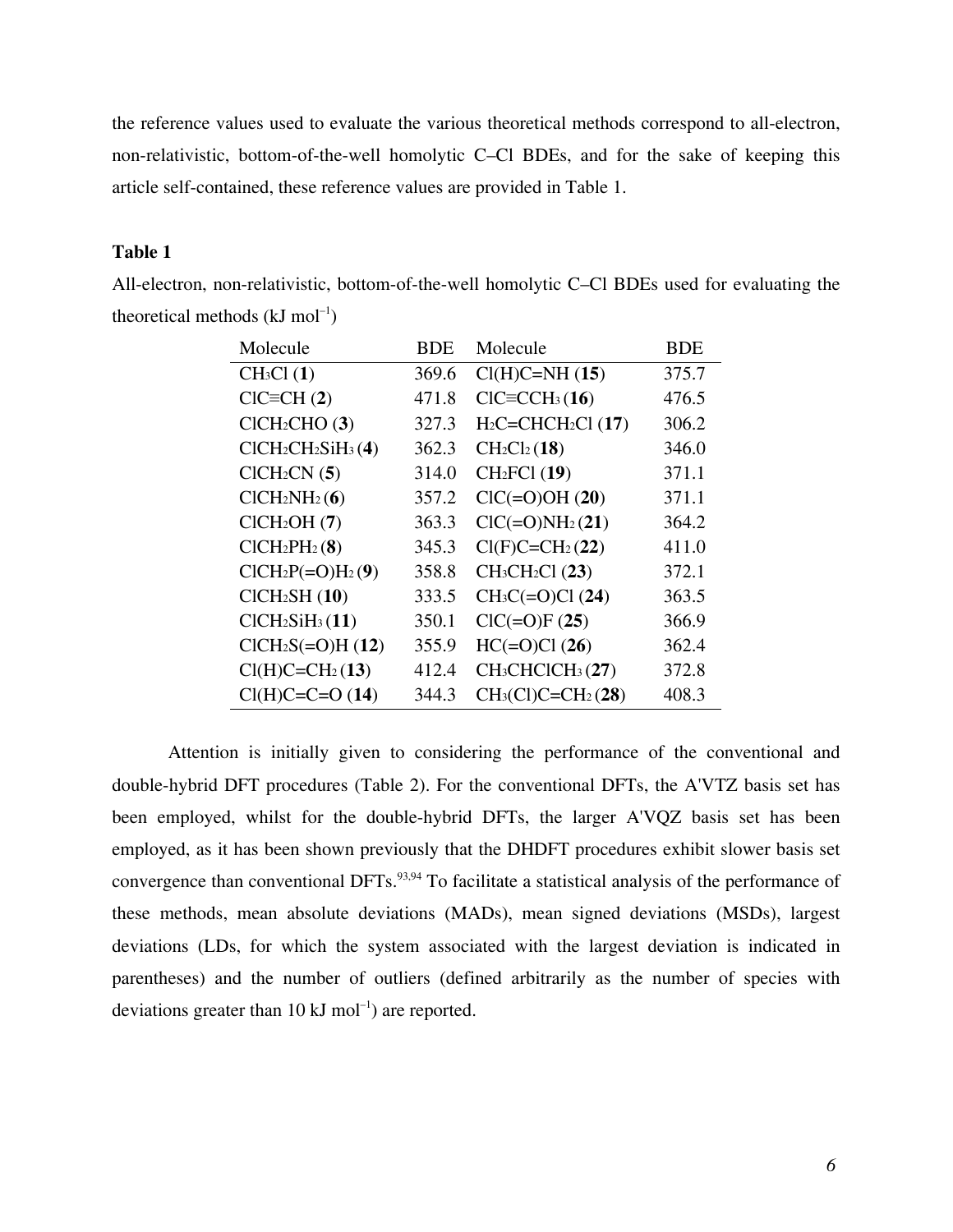# **Table 2**

| Class <sup>a</sup> | Method              | $\text{MAD}^b$ | MSD <sup>b</sup> | $LD^b$     | NO <sup>b</sup>  |
|--------------------|---------------------|----------------|------------------|------------|------------------|
| <b>GGA</b>         | <b>BLYP</b>         | 30.9           | $-30.9$          | 41.9(27)   | 27               |
|                    | <b>B97D</b>         | 29.1           | $-29.1$          | 40.3(5)    | 27               |
|                    | HCTH <sub>407</sub> | 20.0           | $-20.0$          | 36.5(27)   | 26               |
|                    | BLYP-D3             | 19.7           | $-19.7$          | 28.2(5)    | 27               |
|                    | N12                 | 14.5           | $+14.5$          | 37.1(2)    | 21               |
|                    | <b>BP86</b>         | 7.9            | $-6.2$           | 18.5(27)   | 9                |
|                    | PBE-D3              | 7.1            | $+6.7$           | 27.2(2)    | $\tau$           |
|                    | <b>PBE</b>          | 5.2            | $+1.7$           | 23.9(2)    | $\mathfrak{Z}$   |
|                    | <b>BP86-D3</b>      | 4.4            | $+2.4$           | 21.7(2)    | $\mathfrak{Z}$   |
| <b>MGGA</b>        | <b>VSXC</b>         | 25.7           | $-25.7$          | 43.7(5)    | 27               |
|                    | $\tau$ -HCTH        | 19.0           | $-18.8$          | 35.6(27)   | 24               |
|                    | <b>TPSS</b>         | 17.9           | $-17.9$          | 28.2(27)   | 26               |
|                    | TPSS-D3             | 11.7           | $-11.3$          | 19.9(5)    | 19               |
|                    | $M06-L$             | 7.4            | $-3.3$           | 16.1(27)   | 6                |
|                    | $M11-L$             | 7.1            | $+1.5$           | 14.3(26)   | 9                |
|                    | $MN12-L$            | 6.4            | $+1.1$           | 13.6(26)   | 6                |
| <b>HGGA</b>        | <b>BH&amp;HLYP</b>  | 43.1           | $-43.1$          | 50.8 $(3)$ | 28               |
|                    | B3LYP               | 28.6           | $-28.6$          | 38.4(27)   | 27               |
|                    | X3LYP               | 26.5           | $-26.5$          | 35.7(27)   | 27               |
|                    | B3LYP-D3            | 19.4           | $-19.4$          | 26.9(5)    | 27               |
|                    | <b>B3PW91</b>       | 16.5           | $-16.3$          | 28.5(27)   | 24               |
|                    | <b>B98</b>          | 12.8           | $-12.4$          | 20.8(27)   | 23               |
|                    | PBE <sub>0</sub>    | 9.5            | $-8.4$           | 19.2(27)   | 12               |
|                    | B3PW91-D3           | 7.9            | $-7.1$           | 15.1(27)   | 8                |
|                    | B97-1               | 7.5            | $-6.5$           | 14.6(27)   | 6                |
|                    | <b>B3P86</b>        | 7.5            | $-5.7$           | 16.8(27)   | 8                |
|                    | SOGGA-11X           | 6.3            | $-5.0$           | 16.9(2)    | 5                |
|                    | PBE0-D3             | 5.8            | $-3.9$           | 12.6(27)   | 3                |
| <b>HMGGA</b>       | <b>TPSSh</b>        | 20.4           | $-20.4$          | 30.4(27)   | 27               |
|                    | $\tau$ HCTHh        | 11.2           | $-6.9$           | 59.6 $(2)$ | 12               |
|                    | $M06$ -HF           | 9.1            | $+8.2$           | 19.3(14)   | 13               |
|                    | BMK-D3              | 7.3            | $+7.3$           | 14.2(2)    | 5                |
|                    | M06                 | 5.5            | $-2.1$           | 12.6(28)   | 3                |
|                    | <b>BMK</b>          | 2.5            | $+0.4$           | 9.3(2)     | $\boldsymbol{0}$ |
|                    | $M06-2X$            | 1.9            | $-0.6$           | 6.0(28)    | $\boldsymbol{0}$ |

Performance of conventional and double-hybrid DFT methods for the calculation of homolytic C–Cl BDEs  $(kJ \mod^{-1})$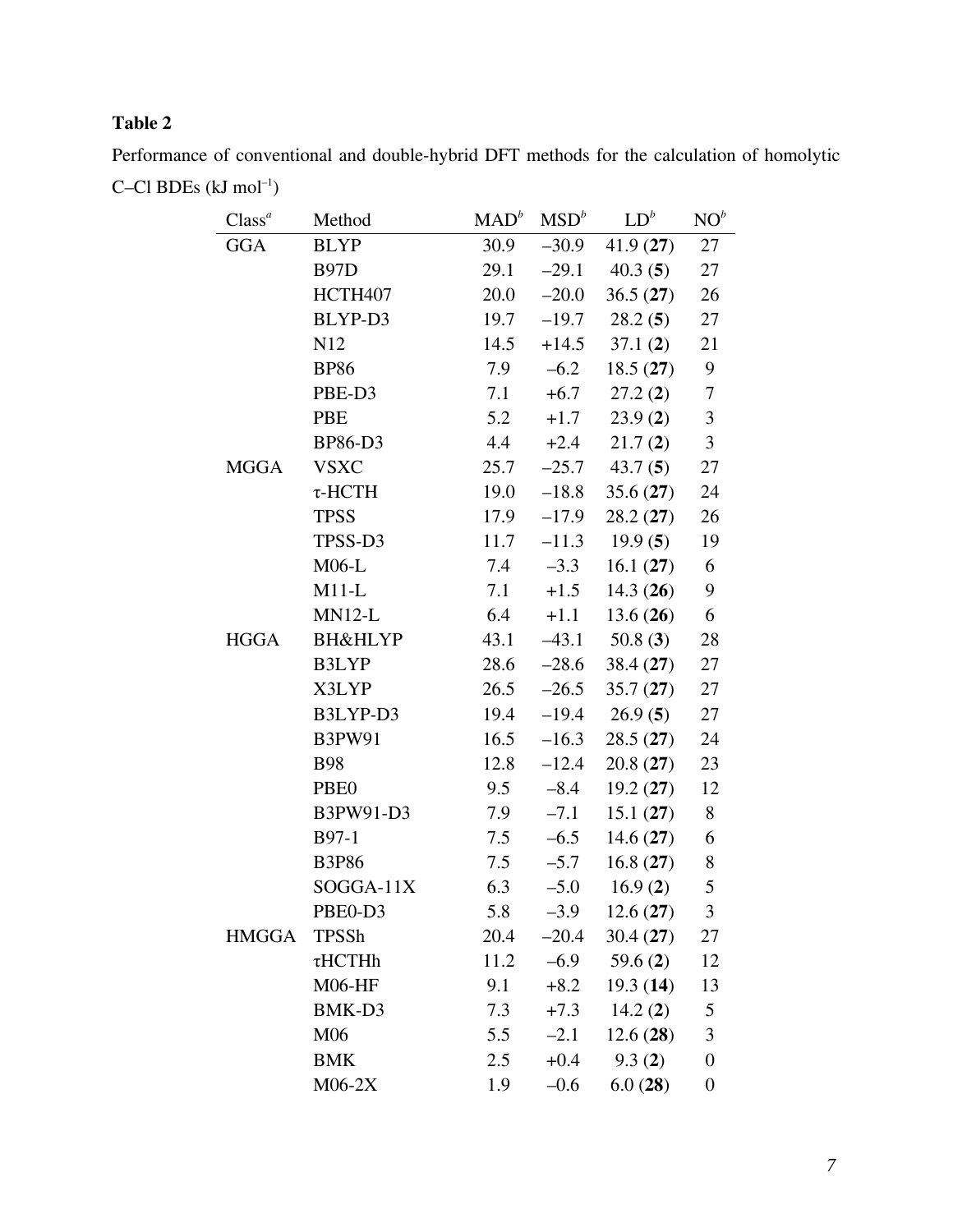| <b>RS</b>    | CAM-B3LYP                           | 23.7 | $-23.7$ | 31.3(27) | 27             |
|--------------|-------------------------------------|------|---------|----------|----------------|
|              | CAM-B3LYP-D3                        | 19.5 | $-19.5$ | 25.2(27) | 26             |
|              | $LC$ - $\omega$ PBE                 | 19.3 | $-19.1$ | 28.5(27) | 26             |
|              | <b>HISS</b>                         | 17.3 | $-17.1$ | 27.3(27) | 24             |
|              | $LC$ - $\omega$ PBE-D3              | 14.6 | $-14.1$ | 21.2(27) | 25             |
|              | <b>HSE06</b>                        | 11.5 | $-10.8$ | 21.7(27) | 18             |
|              | ωB97XD                              | 8.8  | $-8.4$  | 14.4(27) | 8              |
|              | $\omega$ B97X                       | 8.3  | $-7.8$  | 13.8(27) | $\overline{7}$ |
|              | $\omega$ B97                        | 8.1  | $-7.3$  | 12.2(27) | 6              |
|              | M11                                 | 6.7  | $-5.8$  | 12.8(28) | $\overline{4}$ |
|              | $N12-SX$                            | 6.3  | $+4.9$  | 25.0(2)  | $\overline{4}$ |
|              | $MN12-SX$                           | 3.8  | $+0.2$  | 11.7(2)  | $\mathbf{1}$   |
| <b>DHDFT</b> | B <sub>2</sub> -PLYP                | 14.2 | $-13.7$ | 19.3(27) | 26             |
|              | B2GP-PLYP                           | 10.9 | $-9.6$  | 14.4(16) | 22             |
|              | B <sub>2</sub> -PLYP-D <sub>3</sub> | 10.2 | $-9.3$  | 13.0(16) | 17             |
|              | B2K-PLYP                            | 8.8  | $-6.9$  | 17.1(16) | 6              |
|              | ROB2-PLYP                           | 8.3  | $-6.4$  | 18.6(16) | $\overline{2}$ |
|              | B2GP-PLYP-D3                        | 7.5  | $-5.8$  | 15.4(16) | $\mathbf{1}$   |
|              | B2K-PLYP-D3                         | 7.1  | $-5.0$  | 18.6(16) | $\overline{2}$ |
|              | PWPB95                              | 4.5  | $-2.9$  | 11.0(2)  | $\overline{2}$ |
|              | DSD-PBEP86                          | 4.4  | $-0.4$  | 22.2(16) | $\overline{2}$ |
|              | DSD-PBEP86-D3                       | 3.7  | $+3.1$  | 24.7(16) | $\overline{2}$ |
|              | PWPB95-D3                           | 2.6  | $-0.6$  | 12.6(2)  | $\overline{2}$ |

<sup>a</sup>GGA = generalized gradient approximation, MGGA = meta-GGA, HGGA = hybrid-GGA, HMGGA = hybrid-meta-GGA, RS = range separated, DHDFT = double-hybrid DFT. <sup>b</sup>MAD = mean absolute deviation,  $MSD$  = mean signed deviation,  $LD =$  largest deviation (with the system associated with the largest deviation indicated in parentheses),  $NO =$  number of outliers (species with deviations greater than  $10 \text{ kJ mol}^{-1}$ ).

From this analysis, a number of key points emerge. Of all of the conventional and double-hybrid DFT methods investigated, only five offer performance below the threshold of chemical accuracy (arbitrarily defined as performance  $\leq 4.2$  kJ mol<sup>-1</sup>). The best performing method is M06-2X, with an MAD of just 1.9 kJ mol<sup>-1</sup>, and an LD of 6.0 kJ mol<sup>-1</sup>. The BMK procedure also offers reliable performance, with a MAD of  $2.5 \text{ kJ}$  mol<sup>-1</sup>. By way of contrast, the worst performance is obtained in the case of BH&HLYP (MAD =  $43.1 \text{ kJ mol}^{-1}$ ). The notably poor performance of BH&HLYP for the computation of BDEs have been reported previously, for example, in the case of N–X (X = H, Cl and Br) bonds.<sup>95,96</sup> The double-hybrid DFT methods offer MADs ranging from 2.6 (PWPB95-D3) to 14.2 (B2-PLYP) kJ mol<sup>-1</sup>. Second, inclusion of a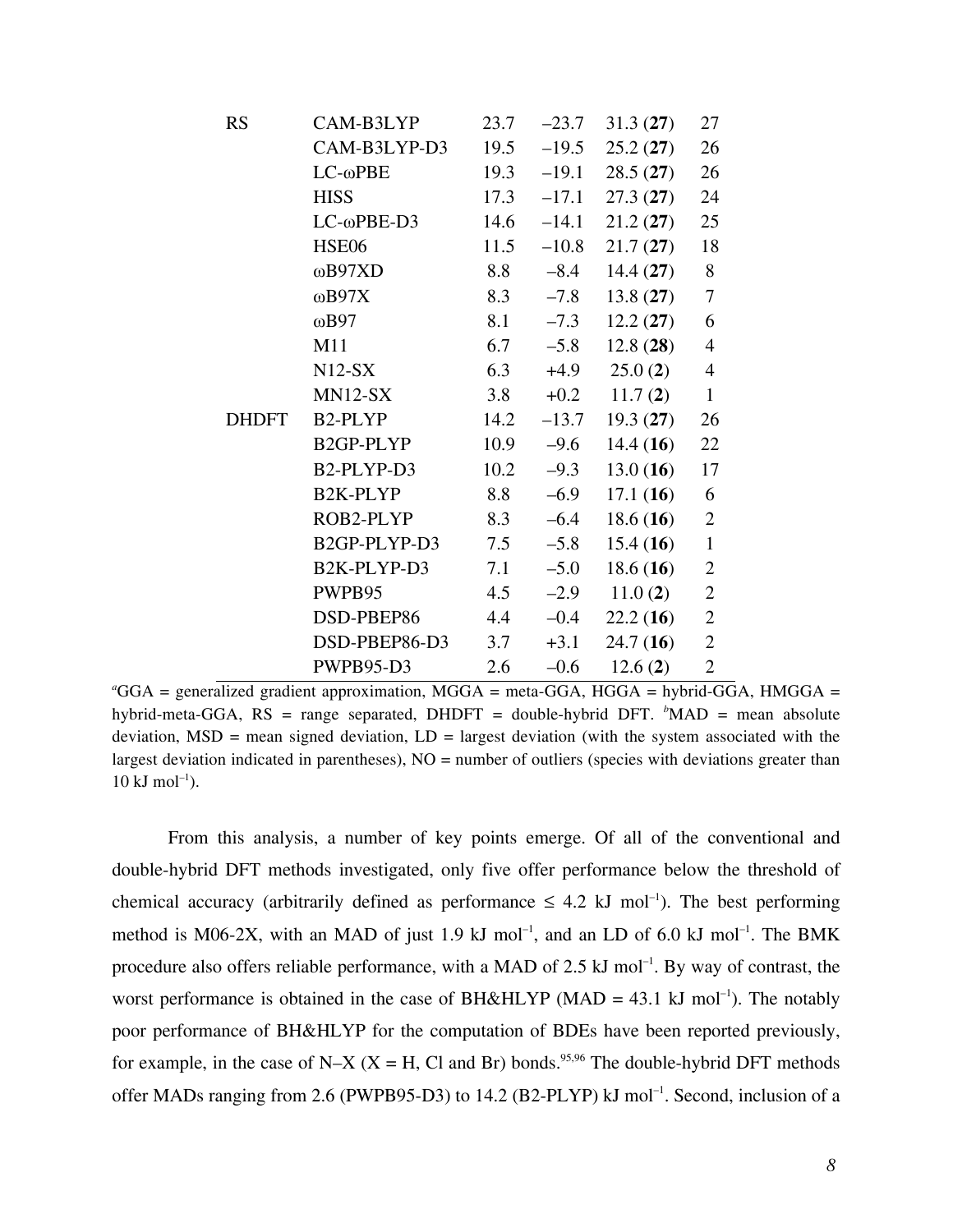D3 dispersion correction is shown, in all but two cases, to improve the performance of the DFT and double-hybrid DFT methods. The performance enhancements typically range from 0.7 kJ  $mol<sup>-1</sup>$  (DSD-PBEP86) to 4.2 (CAM-B3LYP) kJ mol<sup>-1</sup>. However, especially large improvements are noted in the case of BLYP  $(11.2)$ , B3LYP  $(9.2)$  and B3PW91  $(8.6 \text{ kJ mol}^{-1})$ . The two functionals which are adversely affected upon inclusion of the D3 correction are PBE and BMK, where deteriorations of 1.9 and 4.8  $kJ$  mol<sup>-1</sup>, respectively, are noted.

Of the nine GGA functionals investigated, none of these methods offer performance below the threshold of chemical accuracy (i.e.,  $\leq 4.2$  kJ mol<sup>-1</sup>). The BP86-D3 method offers the best performance of this family of functionals ( $MAD = 4.4$  and  $LD = 21.7$  kJ mol<sup>-1</sup>), and exhibits a tendency to overestimate the BDEs (MSD =  $+2.4$  kJ mol<sup>-1</sup>). By way of contrast, the worst performing GGA is BLYP, which has an MAD of 30.9 kJ mol<sup>-1</sup>, and uniformly underestimates the BDEs (MSD =  $-30.9$  kJ mol<sup>-1</sup>). Moving now to the MGGA procedures, for which seven such methods have been evaluated, the performance ranges from 6.4 (MN12-L) to 25.7 (VSXC) kJ mol<sup>-1</sup>. These methods have a general tendency to underestimate the BDEs, with five of the seven methods having MSDs that are negative.

Of the 12 HGGA procedures considered, it can be seen that all tend to underestimate the BDEs. The best performing method is PBE0-D3 (MAD = 5.8 and LD = 12.6 kJ mol<sup>-1</sup>), with only three species being associated with deviations greater than  $10.0 \text{ kJ}$  mol<sup>-1</sup>. The worst performing method is BH&HLYP (MAD = 43.1 and  $LD = 50.8 \text{ kJ mol}^{-1}$ ). The popular B3LYP procedure offers relatively poor performance (MAD =  $28.6 \text{ kJ} \text{ mol}^{-1}$ ), and whilst inclusion of a D3 correction results in a significant improvement, the B3LYP-D3 procedure still offers comparatively poor performance (MAD = 19.4 and  $LD = 26.9 \text{ kJ mol}^{-1}$ ). The hybrid-meta GGA procedures feature the two best performing methods of all of the functionals considered, namely M06-2X and BMK, which are associated with MADs of 1.9 and 2.5  $kJ$  mol<sup>-1</sup>, respectively. Both of these methods have near zero MSDs, and although M06-2X has a slight tendency to underestimate the BDEs (MSD =  $-0.6$  kJ mol<sup>-1</sup>), BMK has a slight tendency to overestimate them (MSD = +0.4 kJ mol<sup>-1</sup>). Both methods have relatively low LDs, amounting to 6.0 kJ mol<sup>-1</sup> in the case of M06-2X and 9.3 kJ mol<sup>-1</sup> in the case of BMK. The worst performing HMGGA procedure is TPSSh, with an MAD of 20.4 and an LD of 30.4 kJ mol<sup>-1</sup>.

Turning our attention to the range-separated (RS) procedures, for which twelve such methods have been considered, only one of these methods offers performance below the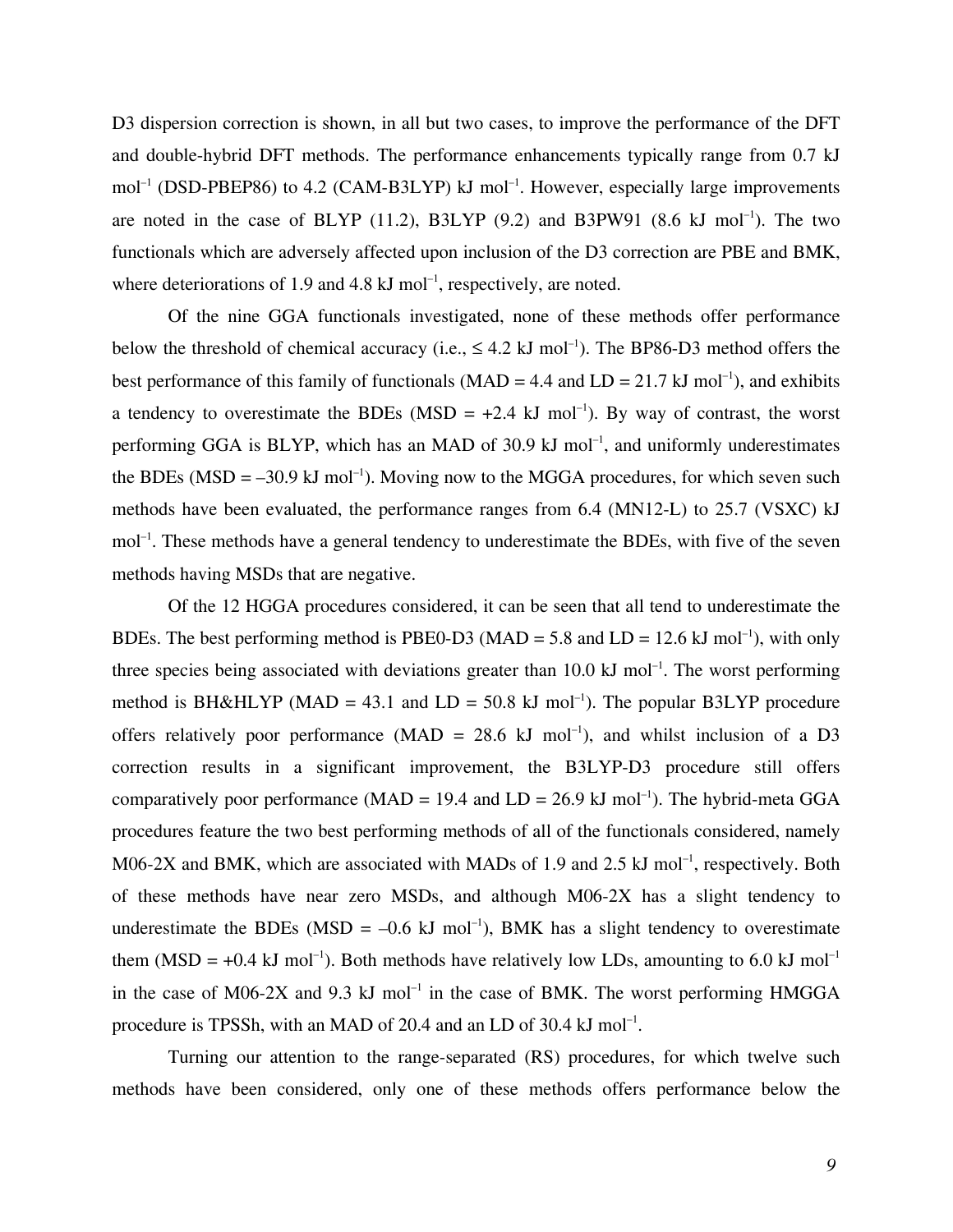threshold of chemical accuracy. In this regard, MN12-SX offers by far the best performance  $(MAD = 3.8$  and  $LD = 11.7$  kJ mol<sup>-1</sup>), and a near zero MSD  $(+0.2$  kJ mol<sup>-1</sup>). The next best performing methods are N12-SX and M11, which have MADs of 6.3 and 6.7 kJ mol<sup>-1</sup>, respectively. The ωB97 family of functionals of Chai and Head-Gordon (*i.e.*, ωB97, ωB97X and ωB97X-D) all offer similar performance, with MADs that range from 8.1 (ωB97) to 8.8  $(\omega B97XD)$  kJ mol<sup>-1</sup>. The worst performing RS procedure is CAM-B3LYP (MAD = 23.7 and LD  $= 31.3$  kJ mol<sup>-1</sup>), and inclusion of the D3 correction only serves to improve the performance of this method by 4.2 kJ mol<sup>-1</sup>.

Of the DHDFT procedures, the best performance is noted in the case of PWPB95-D3  $(MAD = 2.6$  and  $LD = 12.6$  kJ mol<sup>-1</sup>), whilst the worst performance is exhibited by B2-PLYP  $(MAD = 14.2$  and  $LD = 19.3$  kJ mol<sup>-1</sup>). The ROB2-PLYP procedure, which compared with B2-PLYP, makes use of a restricted open-shell wave function for radical species offers a significant improvement in performance, with an MAD of 8.3 kJ mol<sup>-1</sup> (i.e., 5.9 kJ mol<sup>-1</sup> lower than that for B2-PLYP), although the LD is not greatly affected (being reduced by only  $0.7 \text{ kJ mol}^{-1}$ ). For all of the DHDFTs, inclusion of the D3 correction is advantageous, improving the MADs by amounts ranging from  $0.7$  (DSD-PBEP86) to  $4.0$  (B2-PLYP) kJ mol<sup>-1</sup>.

Attention is now given to evaluating the performance of a number of composite thermochemical protocols. These methods belong to the Gaussian-*n* thermochemical protocols, with the exception of one, namely the restricted-open-shell CBS-QB3 (ROCBS-QB3) procedure. The results of this analysis are provided in Table 3.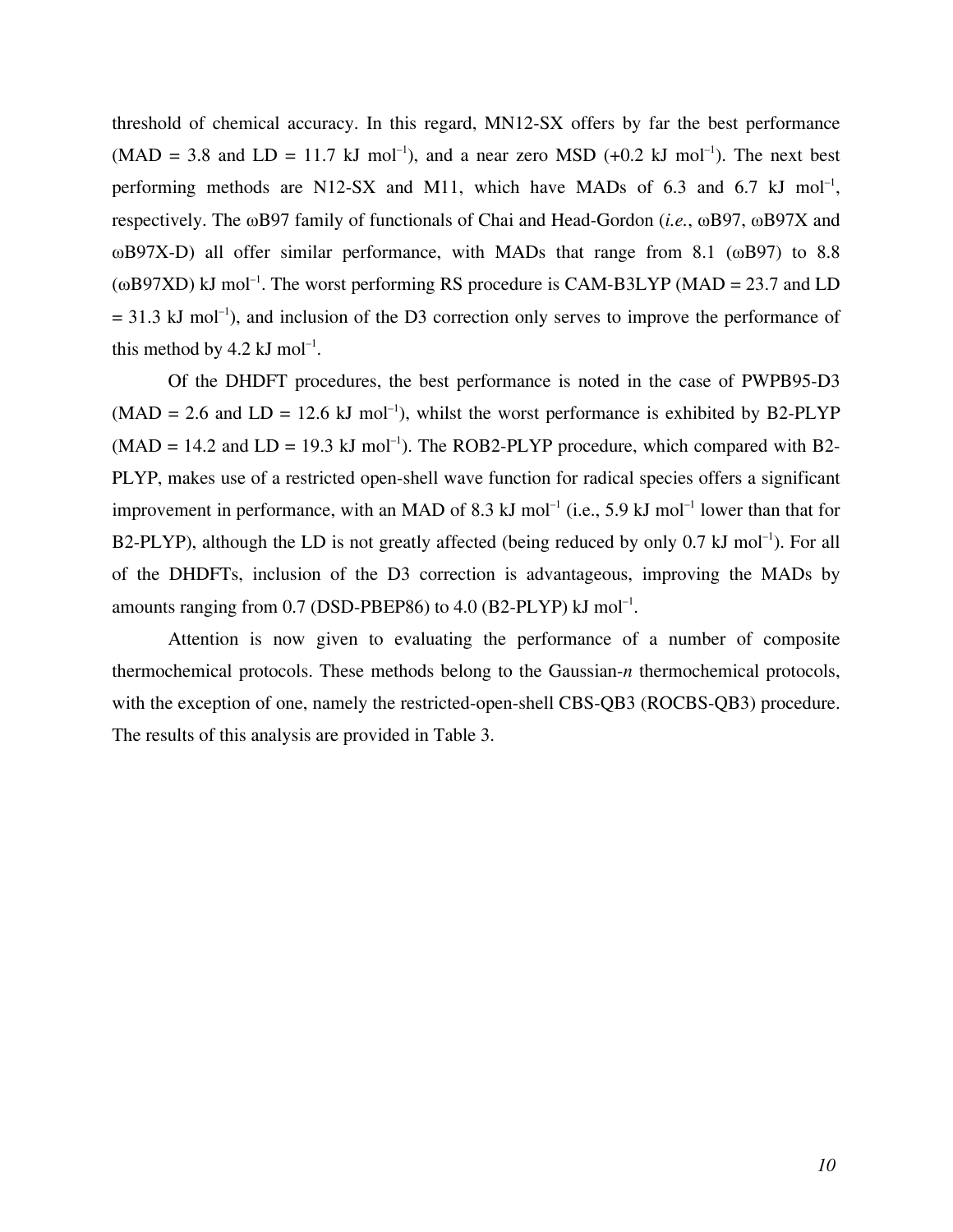#### **Table 3**

Performance of various composite thermochemical protocols for the calculation of homolytic C– Cl bond dissociation energies  $(kJ \text{ mol}^{-1})$ 

| Method         | $\mathbf{MAD}^{a}$ | MD <sup>a</sup> | $LD^a$  | $NO^a$ |
|----------------|--------------------|-----------------|---------|--------|
| G4             | 3.9                | $-3.9$          | 5.5(28) | 0      |
| $G4(MP2) - 6X$ | 3.0                | $-3.0$          | 6.6(16) | 0      |
| G4-5H          | 2.6                | $-2.6$          | 5.0(1)  | 0      |
| G4(MP2)        | 2.3                | $-2.1$          | 6.3(16) | 0      |
| ROCBS-QB3      | 2.0                | $+1.9$          | 4.7(12) | 0      |
| G4(MP2)-5H     | 1.5                | $-0.8$          | 4.9(16) | 0      |
| G3(MP2)-RAD    | 1.4                | $-0.6$          | 5.6(16) | 0      |
| G3X-RAD        | 1.4                | $-1.0$          | 5.2(1)  | 0      |
| G3X(MP2)-RAD   | 1.3                | $-0.4$          | 5.0(16) | 0      |
| G3-RAD         | 1.3                | $-0.8$          | 4.9(1)  | 0      |

*a* Footnote b of Table 2 applies here.

Of the composite methods that have been investigated, all of the methods offer MADs that are below the threshold of chemical accuracy (i.e.,  $\leq 4.2$  kJ mol<sup>-1</sup>). Furthermore, none of the composite methods investigated are associated with deviations greater than or equal to 10 kJ mol<sup>-1</sup>, with G4(MP2)-6X having the largest deviation, amounting to a mere 6.6 kJ mol<sup>-1</sup>. The cost effective G3X(MP2)-RAD and G3(MP2)-RAD procedures offer impressive performance, with MADs of 1.3 and 1.4  $kJ$  mol<sup>-1</sup>, respectively, which offer performance that is effectively the same as that of the more computationally expensive G3-RAD and G3X-RAD procedures (which have MADs of 1.3 and 1.4 kJ mol<sup>-1</sup>, respectively). It is worth pointing out that the G3(MP2)-RAD protocol has been employed previously, for example, in computing homolytic C–Cl BDEs of 30 small chlorinated organic molecules. <sup>97</sup> In contrast, of all the composite methods investigated, the G4 protocol offers the worst performance  $(MAD = 3.9 \text{ kJ mol}^{-1})$ .

# *3.2 Homolytic C–Cl BDEs of the Chlorinated Derivatives of the Nucleobases, Purine and Pyrimidine.*

Having established that the G3X(MP2)-RAD thermochemical protocol offers a costeffective and reliable approach to calculating C–Cl BDEs (with an MAD of 1.3 and an LD of 5.0  $kJ$  mol<sup>-1</sup>), this method is now applied to computing homolytic C–Cl BDEs for the chlorinated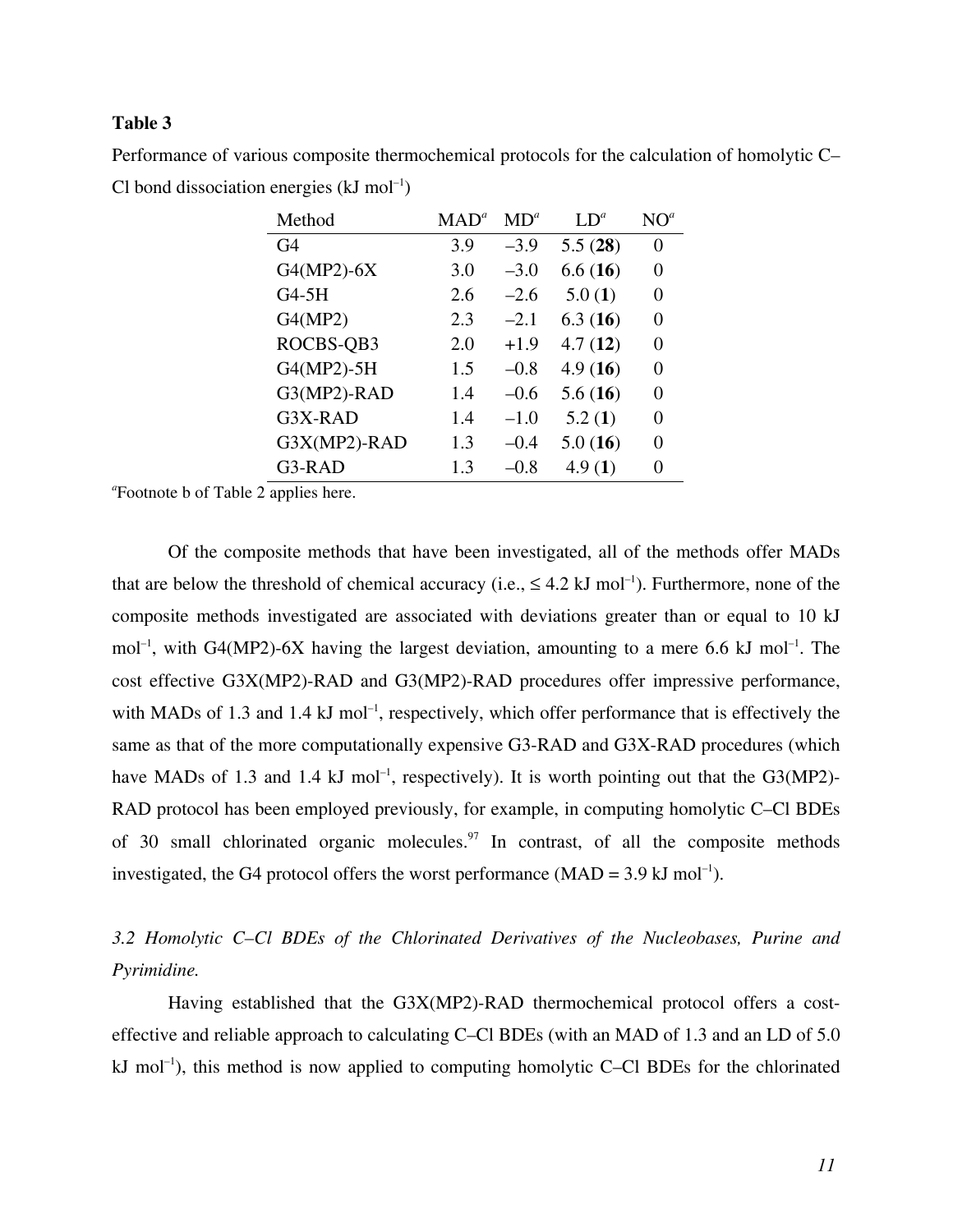derivatives of the nucleobases (namely adenine, cytosine, guanine, thymine and uracil), as well as those of purine and pyrimidine (Fig. 1).



Figure 1. Structures of the chlorinated derivatives of the DNA/RNA nucleobases, as well as those of pyrimidine and purine

The BDEs (at 298 K) for these species are provided in Table 4 (electronic and ZPVEcorrected BDEs are available in Table S2 of the Supporting Information). In addition, we also consider how the substituents govern the BDEs, compared with the BDE of chloroethene, by considering the effect of substituents in both the closed-shell chlorinated reactants, as well as the carbon-centered radical products. To do this, we report molecule stabilization energies (MSEs, Eq. 1), and radical stabilization energies (RSEs, Eq. 2), which represent isodesmic reactions in which transfer of atoms is occurring between  $sp^2$ -hybridzed carbon atoms.

$$
\text{MSE: R--Cl} + \text{H}_2\text{C}=\text{CH}_2 \rightarrow \text{R--H} + \text{H}_2\text{C}=\text{CHCl} \qquad (1)
$$

$$
RSE: R-H + H_2C = CH \bullet \Rightarrow R \bullet + H_2C = CH_2
$$
 (2)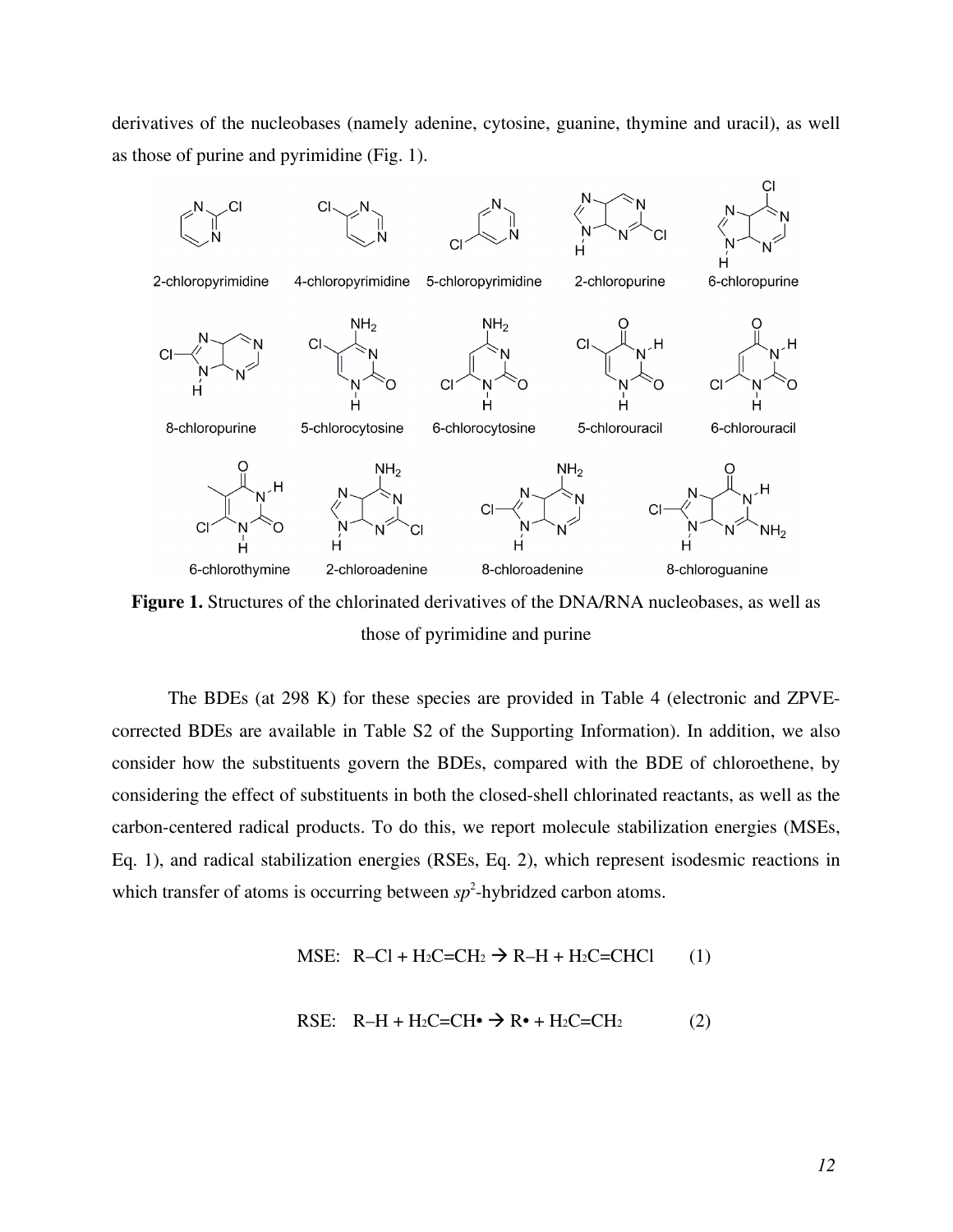Defined in this way, a positive value for the MSE indicates a relative stabilizing effect of the chlorinated closed-shell precursor species compared with chloroethene, whilst a negative MSE value indicates relative destabilization. Regarding relative radical stability, a positive RSE value indicates that for a given radical, such a system is destabilized relative to the ethene radical, whilst a negative value indicates relative stabilization of the product radical compared with the prototypical ethene radical. It follows that the sum of the MSE and RSE values for a given system provides the relative BDE of that system compared with the BDE of chloroethene.

#### **Table 4**

Gas-Phase Homolytic C–Cl bond dissociation energies for the chlorinated derivatives of nucleobases, purine and pyrimidine (See Figure 1 for structures), as well as molecule stabilization energies (MSEs) and radical stabilization energies (RSEs) (298 K, kJ mol<sup>-1</sup>, and bond lengths in Å)

| Molecule           | <b>BDE298</b> | <b>MSE</b> | <b>RSE</b> | $r_{\text{C}-\text{Cl}}$ |
|--------------------|---------------|------------|------------|--------------------------|
| 4-chloropyrimidine | 391.0         | $+6.8$     | $-12.1$    | 1.749                    |
| 6-chloropurine     | 393.2         | $+5.3$     | $-8.4$     | 1.740                    |
| 2-chloropyrimidine | 395.8         | $+2.7$     | $-3.2$     | 1.748                    |
| chloroethene       | 396.3         | 0.0        | 0.0        | 1.745                    |
| 2-chloropurine     | 397.6         | $+0.9$     | $+0.4$     | 1.748                    |
| 2-chloroadenine    | 397.8         | $+4.0$     | $-2.5$     | 1.755                    |
| 6-chlorocytosine   | 403.6         | $-3.0$     | $+10.3$    | 1.736                    |
| 6-chlorouracil     | 404.8         | $-7.0$     | $+15.5$    | 1.733                    |
| 6-chlorothymine    | 406.7         | $-5.9$     | $+16.2$    | 1.739                    |
| 5-chloropyrimidine | 409.1         | $-4.6$     | $+17.4$    | 1.740                    |
| 5-chlorocytosine   | 416.0         | $-8.4$     | $+28.1$    | 1.747                    |
| 5-chlorouracil     | 417.2         | $-18.7$    | $+39.6$    | 1.728                    |
| 8-chloropurine     | 417.8         | $-5.7$     | $+27.1$    | 1.715                    |
| 8-chloroadenine    | 418.8         | $-5.7$     | $+28.2$    | 1.718                    |
| 8-chloroguanine    | 419.1         | $-6.5$     | $+29.2$    | 1.719                    |

On the basis of the data presented in Table 4, a number of general points emerge. First, for all of the species investigated, 4-chloropyrimidine has the lowest BDE  $(391.0 \text{ kJ mol}^{-1})$ whilst 8-chloroguanine has the largest  $(419.1 \text{ kJ mol}^{-1})$ . These BDEs may be compared with the BDE of chloroethene, which is computed to be  $396.3 \text{ kJ mol}^{-1}$ . Second, concerning the C-Cl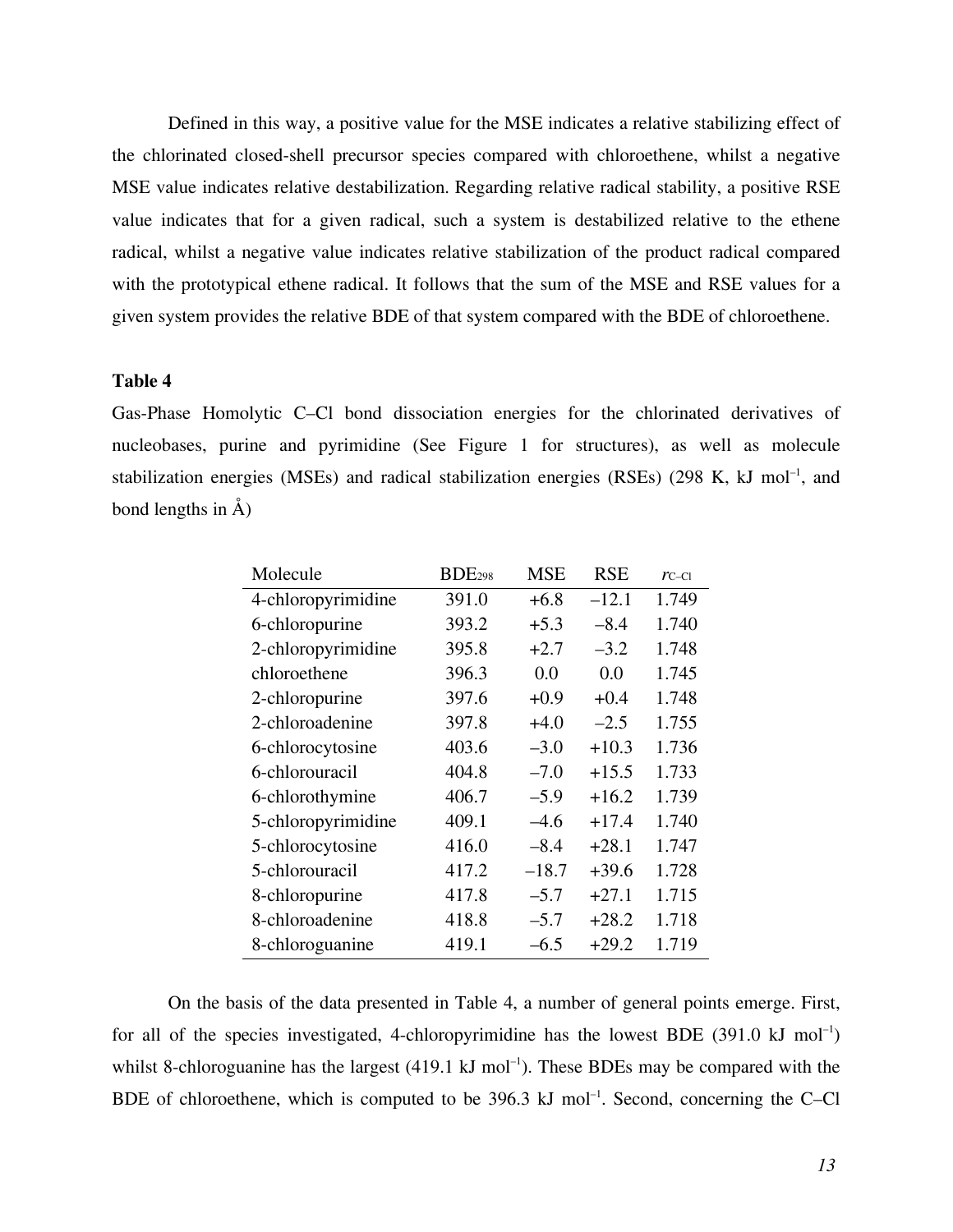bond lengths, the 8-chloro derivatives of purine, adenine and guanine have the shortest C–Cl distances (1.715–1.719 Å), whilst the longest distance is observed in the case of 2-chloroadenine (1.755 Å), which is 0.01 Å longer than that of chloroethene (1.745 Å). Third, concerning the MSE and RSE values for each system, in all but one case (2-chloropurine), the two values adopt opposite signs. This indicates that, for example, both the closed-shell chlorinated parent and the product radicals are either relatively stabilized, or that they are both relatively destabilized (compared with chloroethene or the ethene radical). Regarding the MSEs (which effectively compare the relative stability of a given chlorinated molecule compared with chloroethene), the most relatively stabilized chlorinated species are 4-chloropyrimidine and 6-chloropurine (MSEs  $= +6.8$  and  $+5.3$  kJ mol<sup>-1</sup>, respectively), whilst 5-chlorouracil is by far the most destabilized chlorinated molecule (MSE =  $-18.7 \text{ kJ}$  mol<sup>-1</sup>), followed by 5-chlorocytosine (MSE =  $-8.4 \text{ kJ}$ mol<sup>-1</sup>). Finally, concerning the RSEs (which effectively compare the relative stability of a given radical with that of the ethene radical), the most stabilized radical appears to be that derived from 4-chloropyrimidine ( $RSE = -12.1$  kJ mol<sup>-1</sup>), followed by that derived from 6-chloropurine ( $RSE$  $= -8.4$  kJ mol<sup>-1</sup>). The most destabilized radical corresponds to that derived from 5-chlorouracil (RSE =  $+39.6$  kJ mol<sup>-1</sup>), presumably because of the strong inductive effect of the adjacent carbonyl group.

Attention is now turned to considering the BDEs of the isomeric species of the pyrimidine and purine derivatives. Beginning with the BDEs of the pyrimidine derivatives, the BDEs of these species increase in the order: 4-chloropyrimidine  $(391.0 \text{ kJ mol}^{-1}) < 2$ chloropyrimidine  $(395.8 \text{ kJ mol}^{-1})$  < 5-chloropyrimidine  $(409.1 \text{ kJ mol}^{-1})$ . Although 4chloropyrimidine is associated with the largest relative stabilizing effect (MSE =  $+6.8$  kJ mol<sup>-1</sup>) of any of the chloropyrimidine derivatives (with the other two species having MSE values of  $+2.7$  and  $-4.6$  kJ mol<sup>-1</sup>), it has the lowest BDE. This lower BDE arises because of the especially large relative stabilizing effect in the product radical (RSE =  $-12.1 \text{ kJ mol}^{-1}$ ), which is of significantly greater magnitude than the relative stabilizing effect present in the chlorinated precursor. In contrast, the much larger BDE of 5-chloropyrimidine  $(409.1 \text{ kJ mol}^{-1})$  arises because of the existence of a significant destabilizing effect in the product radical ( $RSE = +17.4$ ) kJ mol<sup>-1</sup>), which is of much larger magnitude than the destabilizing effect present in the chlorinated parent (MSE =  $-4.6$  kJ mol<sup>-1</sup>). Turning our attention to the purine derivatives, the BDEs increase in the order: 6-chloropurine  $(393.2 \text{ kJ mol}^{-1}) < 2$ -chloropurine  $(397.6 \text{ kJ mol}^{-1}) <$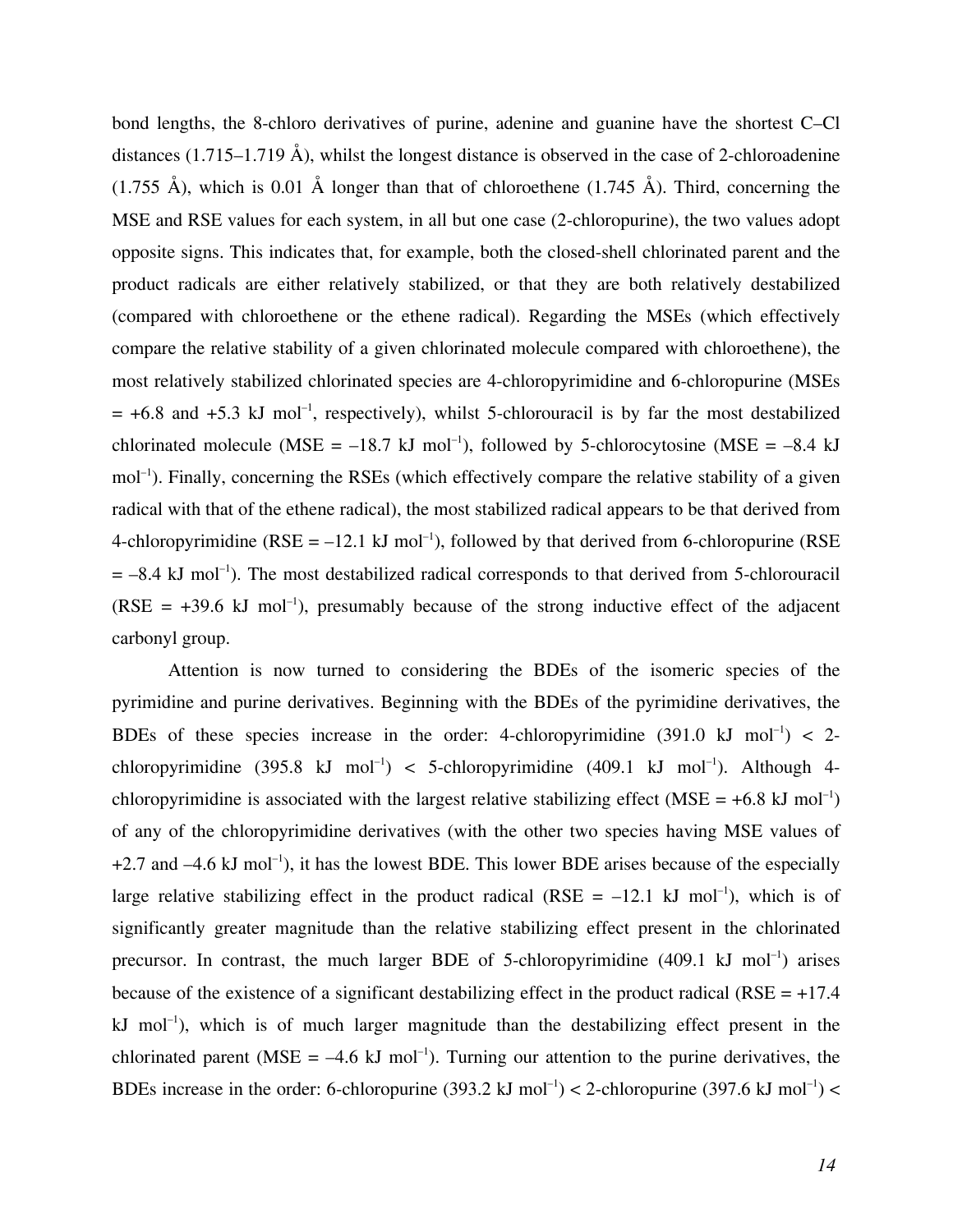8-chloropurine  $(417.8 \text{ kJ mol}^{-1})$ . Of the three isomeric closed-shell chlorinated precursors, the 6chloro isomer has the lowest energy ( $MSE = +5.3$  kJ mol<sup>-1</sup>, being relatively stabilized compared with respect to chloroethene), but has the lowest BDE because the product radical is subject to stabilizing interactions of even greater magnitude ( $RSE = -8.4 \text{ kJ mol}^{-1}$ ). The larger BDE of 8chloropurine  $(417.8 \text{ kJ mol}^{-1})$  arises because of the significantly larger relative destabilizing effect present in the radical (RSE =  $+27.1$  kJ mol<sup>-1</sup>), which dominates over the much smaller destabilizing effect present in the chlorinated parent (MSE =  $-5.7$  kJ mol<sup>-1</sup>).

Attention is now turned to considering the BDEs of the isomeric chlorinated derivatives of adenine, cytosine and uracil. Beginning with the chloroadenine derivatives, the BDEs of these two species differ by 21.0 kJ mol<sup>-1</sup>, with 2-chloroadenine being associated with a BDE of 397.8 kJ mol<sup>-1</sup>, and 8-chloroadenine with a BDE of 418.8 kJ mol<sup>-1</sup>. Although 8-chloroadenine lies 9.7 kJ mol<sup>-1</sup> higher in energy than 2-chloroadenine, the product radical arising via dissociation of 8chloroadenine lies 30.7 kJ mol<sup>-1</sup> higher in energy than the radical arising via dissociation of the 2-chloro isomer. Consequently, the significantly larger BDE of the 8-chloro versus the 2-chloro isomer arises because of especially large relative destabilizing effects in the product radical. Turning our attention to the 5- and 6-chloro isomers of cytosine, the 5-chloro isomer has the largest BDE (416.0 vs 403.6 kJ mol<sup>-1</sup>). Although the 5-chloro isomer is lies 5.4 kJ mol<sup>-1</sup> higher in energy than the 6-chloro isomer (with both species being destabilized relative to chloroethene, with MSEs of  $-8.4$  and  $-3.0$  kJ mol<sup>-1</sup>, respectively), the radical derived from 5-chlorocytosine lies 17.8 kJ mol<sup>-1</sup> higher in energy than that derived from the 6-chloro isomer, and thus it is the greater relative instability of the product radical that gives rise to the larger BDE in the case of 5 chlorocytosine. Finally, concerning the uracil derivatives, the 5-chloro isomer has a BDE (417.2 kJ mol<sup>-1</sup>) that is 12.4 kJ mol<sup>-1</sup> higher than that of 6-chlorouracil. Although 5-chlorouracil lies 11.7 kJ mol<sup>-1</sup> higher in energy than 6-chlorouracil (and with both species being destabilized relative to chloroethene, with MSEs of  $-18.7$  and  $-7.0$  kJ mol<sup>-1</sup>, respectively), the larger BDE of the former again arises because of a greater magnitude of destabilizing effects in the product radical (with the radical derived from 5-chlorouracil lying  $24.1 \text{ kJ}$  mol<sup>-1</sup> higher in energy than that derived from 6-chlorouracil).

It is insightful to compare the C–Cl BDEs for a subset of the chlorinated species considered in this study, with the C–Br BDEs of the corresponding brominated species for which data has recently been reported (at the G4 level).<sup>98</sup> Beginning with the halogenated ethene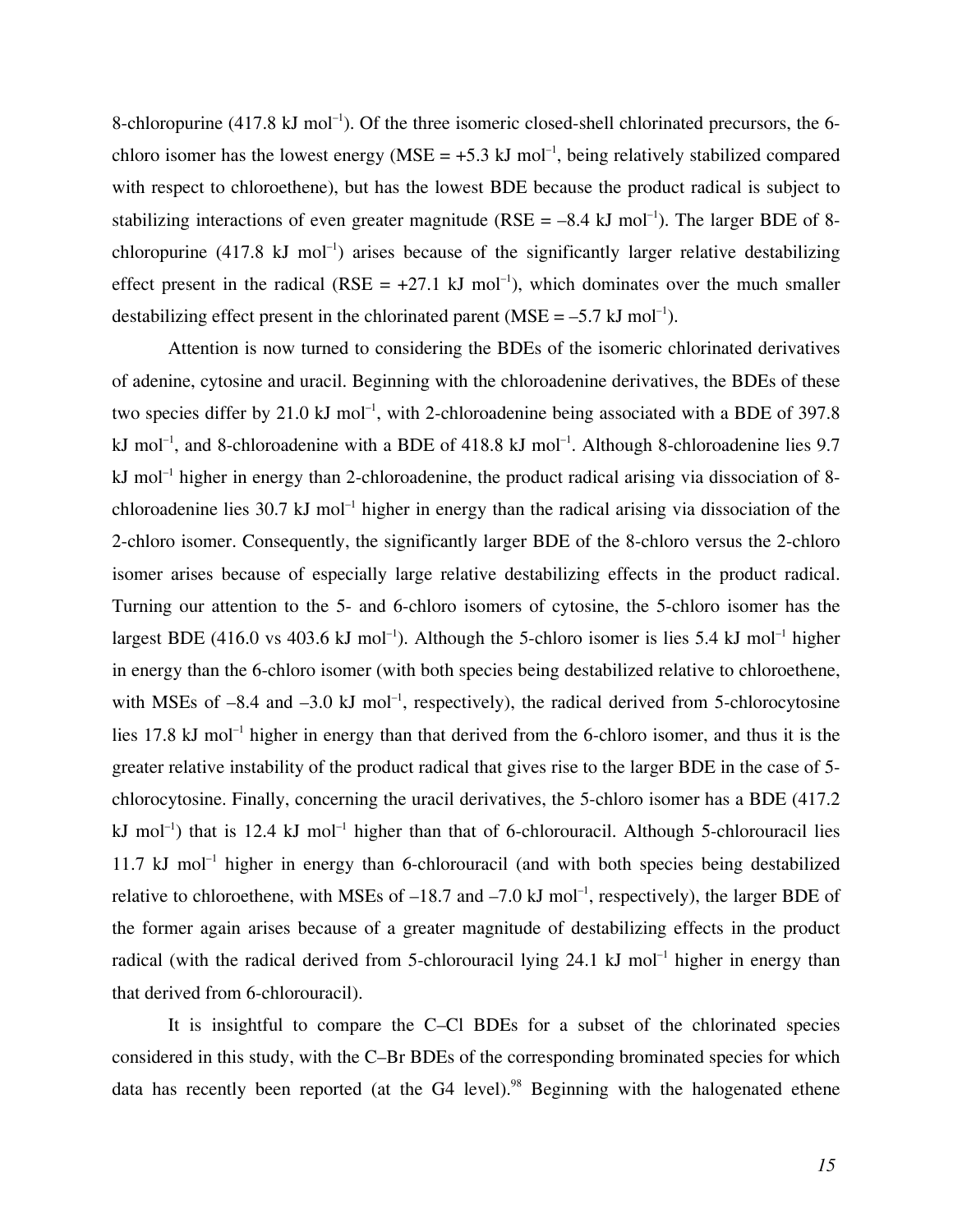derivatives, the C–Cl BDE of chloroethene (396.3 kJ mol<sup>-1</sup>) is 63.7 kJ mol<sup>-1</sup> higher than the C– Br BDE of bromoethene. Concerning the brominated nucleobases, compared with the C–Br BDEs of the four brominated nucleobase derivatives considered in that study (namely 8 bromoguanine (345.3), 8-bromoadenine (345.6), 5-bromocytosine (348.8) and 5-bromouracil  $(350.3 \text{ kJ mol}^{-1})$ , the C–Cl BDEs are higher by between 66.9–73.8 kJ mol<sup>-1</sup>.

Finally, we note that the M06-2X and MN12-SX DFT procedures (which represent the best performing HMGGA and RS functionals, respectively) afford C–Cl BDEs that are in good qualitative agreement with those obtained using the more computationally-expensive G3X(MP2)-RAD procedure (the results of these investigations are provided in Table S3 of the Supporting Information). When compared with the G3X(MP2)-RAD results, the largest deviations for both functionals are observed in the case of 6-chlorothymine. In this regard, M06- 2X gives a deviation of 6.2 kJ mol<sup>-1</sup>, whilst MN12-2X is in much better agreement, with a deviation of just 3.1 kJ mol<sup>-1</sup>.

## **Conclusions**

The chlorinated derivatives of nucleobases (and nucleosides), as well as those of purine, have well-established anticancer activity, and in some cases, are also shown to be involved in the link between chronic inflammatory conditions and the development of cancer. In this study, the stability of such species toward radical formation arising by way of homolytic C–Cl bond cleavage has been studied. Initially, the performance of a wide range of contemporary theoretical procedures have been assessed for their ability to accurately compute C–Cl BDEs, relative to a recently reported set of 28 C–Cl BDEs (known as the CCl28 dataset) obtained using the benchmark-quality W1w thermochemical protocol. Of the conventional DFT methods, M06-2X in conjunction with the aug'-cc-pV(T+d)Z basis set offers the most reliable performance (MAD = 1.9 kJ mol<sup>-1</sup>), whilst the BMK functional also offers good performance (MAD = 2.5 kJ mol<sup>-1</sup>). Of the double-hybrid DFT methods (evaluated in conjunction with the aug'-cc-pV(Q+d)Z basis set), PWPB95-D3 offers the best performance  $(MAD = 2.6 \text{ kJ mol}^{-1})$ , followed by DSD-PBEP86-D3 (MAD = 3.7 kJ mol<sup>-1</sup>). Of the ten composite thermochemical protocols evaluated, all achieve MADs less than 4.2  $kJ$  mol<sup>-1</sup>, with G3-RAD and G3X(MP2)-RAD offering the lowest MADs  $(1.3 \text{ kJ mol}^{-1})$ . Using the G3X(MP2)-RAD procedure, the BDEs of the chlorinated isomers of adenine, cytosine, guanine, thymine, uracil, purine and pyrimidine have been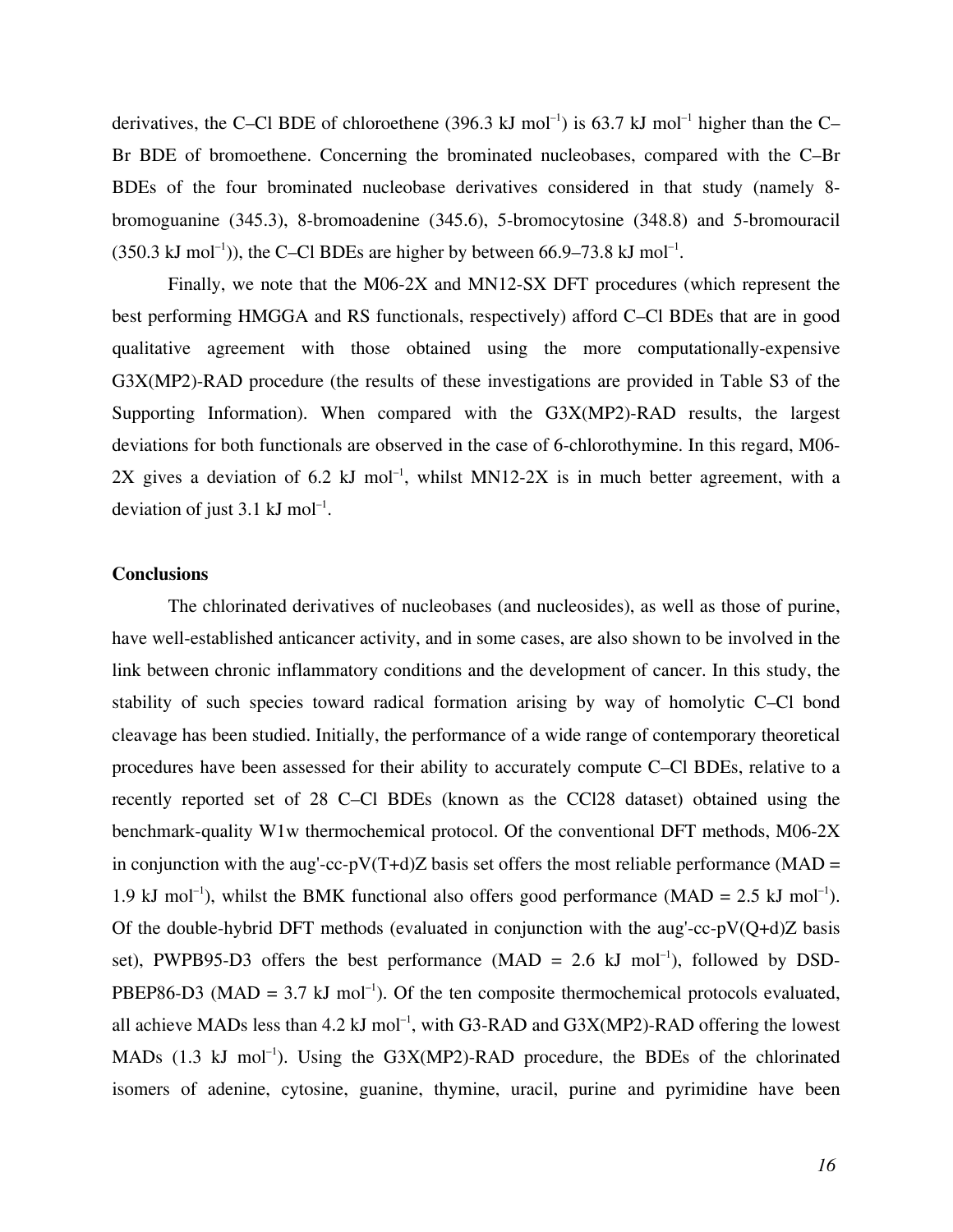computed. Of these species, 4-chloropyrimidine has the lowest BDE  $(391.0 \text{ kJ mol}^{-1})$  whilst 8chloroguanine has the largest  $(419.1 \text{ kJ mol}^{-1})$ .

#### **Supporting Information**

This article contains the following Supporting Information: Geometries of the chlorinated derivatives of the DNA/RNA nucleobases, purine and pyrimidine (obtained at the B3LYP/6- 31G(2df,p) level) (Table S1), and electronic and ZPVE-inclusive G3X(MP2)-RAD homolytic C– Cl BDEs, MSEs and RSEs for the chlorinated derivatives of the nucleobases, purine and pyrimidine (Table S2), and homolytic C–Cl BDEs (298 K) for the chlorinated nucleobase, purine and pyrimidine derivatives obtained using two well-performing conventional DFTs (M06-2X and MN12-SX) in conjunction with the A'VTZ basis set (Table S3).

#### **Acknowledgements**

We gratefully acknowledge the generous allocation of computing time from the National Computational Infrastructure (NCI) National Facility. AK is the recipient of an Australian Research Council (ARC) Discovery Early Career Researcher Award (DECRA, project number: DE140100311).

#### **References**

[1] G. R. Goodman, C. Burian, J. A. Koziol, A. Saven, *J. Clin. Oncol.* **2003**, *21*, 891.

- [2] L. D. Piro, C. J. Carrera, D. A. Carson, E. Beutler, *N. Engl. J. Med.* **1990**, *322*, 1117.
- [3] T. P. Leist, R. Weissert, *Clin. Neuropharmacol.* **2011**, *34*, 28.
- [4] T. P. Leist, P. Vermersch, *Curr. Med. Res. Opin.* **2007**, *23*, 2667.
- [5] F. Bontemps, A. Delacauw, S. Cardoen, E. Van Den Neste, G. Van Den Berghe, *Biochem. Pharmacol.* **2000**, *59*, 1237.
- [6] S. Lindemalm, J. Liliemark, G. Juliusson, R. Larsson, F. Albertioni, *Cancer Lett.* **2004**, *210*, 171.
- [7] A. Bendich, P. J. Russell Jr, J. J. Fox, *J. Am. Chem. Soc.* **1954**, *76*, 6073.
- [8] A. C. Sartorelli, B. A. Booth, *Cancer Res.* **1960**, *20*, 198.
- [9] E. Magdon, *Naturwissenschaften* **1966**, *53*, 44.
- [10] B. I. Fedeles, B. D. Freudenthal, E. Yau, V. Singh, S. C. Chang, D. Li, J. C. Delaney, S. H. Wilson, J. M. Essigmann, *Proc. Natl. Acad. Sci. USA.* **2015**, *112*, E4571.
- [11] V. V. Lao, J. L. Herring, C. H. Kim, A. Darwanto, U. Soto, L. C. Sowers, *Carcinogenesis* **2009**, *30*, 886.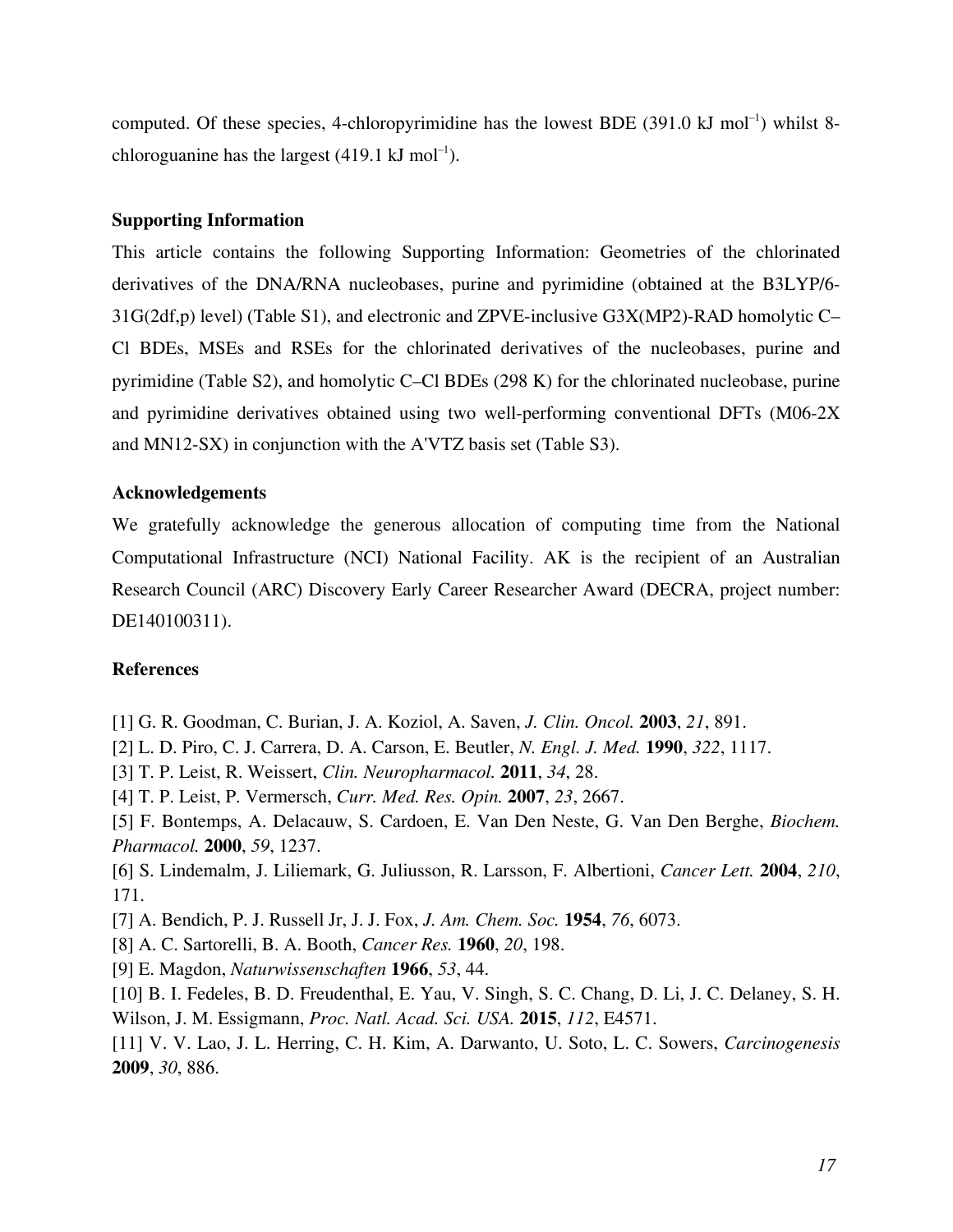[12] A. Patra, J. Harp, P. S. Pallan, L. Zhao, M. Abramov, P. Herdewijn, M. Egli, *Nucl. Acids Res.* **2013**, *41*, 2689.

[13] S. M. Morris, *Mutat. Res.* **1993**, *297*, 39.

[14] M. Masuda, T. Suzuki, M. D. Friesen, J. L. Ravanat, J. Cadet, B. Pignatelli, H. Nishino, H. Ohshima, *J. Biol. Chem.* **2001**, *276*, 40486.

[15] V. K. Rastogi, M. A. Palafox, K. Lang, S. K. Singhal, R. K. Soni, R. Sharma, *Indian J. Pure Appl. Phys.* **2006**, *44*, 653.

[16] M. A. Palafox, V. K. Rastogi, *Asian Chem. Lett.* **2015**, *19*, 1.

[17] S. Ortiz, M. C. Alvarez-Ros, M. A. Palafox, V. K. Rastogi, V. Balachandran, S. K. Rathor, *Spectrochim. Acta A Mol. Biomol. Spectrosc.* **2014**, *130*, 653.

[18] M. J. Nowak, H. Rostkowska, L. Lapinski, J. S. Kwiatkowski, J. Leszczynski, *J. Phys. Chem.* **1994**, *98*, 2813.

[19] Y. Xue, D. Xu, D. Xie, G. Yan, *Spectrochim. Acta A Mol. Biomol. Spectrosc.* **2000**, *56A*, 1929.

[20] S. D. Wetmore, R. J. Boyd, L. A Eriksson, *Chem. Phys. Lett.* **2001**, *343*, 151.

- [21] F. Kossoski, J. Kopyra, M. T. Varella, *Phys. Chem. Chem. Phys.* **2015**, *17*, 28958.
- [22] A. Karton, *WIREs Comput. Mol. Sci.* **2016**, *6*, 292.
- [23] L. A. Curtiss, P. C. Redfern, K. Raghavachari, *WIREs Comput. Mol. Sci.* **2011**, 1, 810.

[24] K. A. Peterson, D. Feller, D. A. Dixon, *Theor. Chem. Acc.* **2012**, *131*, 1079.

[25] M. L. Stover, V. E. Jackson, M. H. Matus, M. A. Adams, C. J. Cassady, D. A. Dixon, *J. Phys. Chem. B* **2012**, *116*, 2905.

- [26] A. Karton, J. M. L. Martin, *J. Chem. Phys.* **2012**, *136*, 124114.
- [27] R. O. Ramabhadran, A. Sengupta, K. Raghavachari, *J. Phys. Chem. A* **2013**, *117*, 4973.
- [28] O. V. Dorofeeva, O. N. Ryzhova, *J. Phys. Chem. A* **2014**, *118*, 3490.
- [29] A. Karton, L.-J. Yu, M. K. Kesharwani, J. M. L. Martin, *Theor. Chem. Acc.* **2014**, *133*, 1483.
- [30] M. K. Kesharwani, A. Karton, J. M. L. Martin, *J. Chem. Theory Comput.* **2016**, *12*, 444.
- [31] B. Chan, A. Karton, C. J. Easton, L. Radom, *J. Chem. Theory Comput.* **2016**, *12*, 1606.
- [32] K. M. Uddin, D. J. Henry, R. A. Poirier, P. L. Warburton, *Theor. Chem. Acc.* **2016**, *135*, 224.
- [33] A. Garifullina, A. Mahboob, R. J. O'Reilly, *Chem. Data Collect.* **2016**, *3*, 21.
- [34] J. M. L. Martin, G. de Oliveira, *J. Chem. Phys.* **1999**, *111*, 1843.
- [35] J. P. Perdew, K. Schmidt, *AIP Conf. Proc.* **2001**, *577*, 1.
- [36] C. Lee, W. Yang, R. G. Parr, *Phys. Rev. B* **1988**, *37*, 785.
- [37] A. D. Becke, *Phys. Rev. A* **1988**, *38*, 3098.
- [38] S. Grimme, *J. Comput. Chem.* **2006**, *27*, 1787.
- [39] A. D. Boese, N. C. Handy, *J. Chem. Phys.* **2001**, 1*14*, 5497.
- [40] J. P. Perdew, K. Burke, M. Ernzerhof, *Phys. Rev. Lett.* **1996**, *77*, 3865; ibid *Phys. Rev. Lett.* **1997**, *78*, 1396.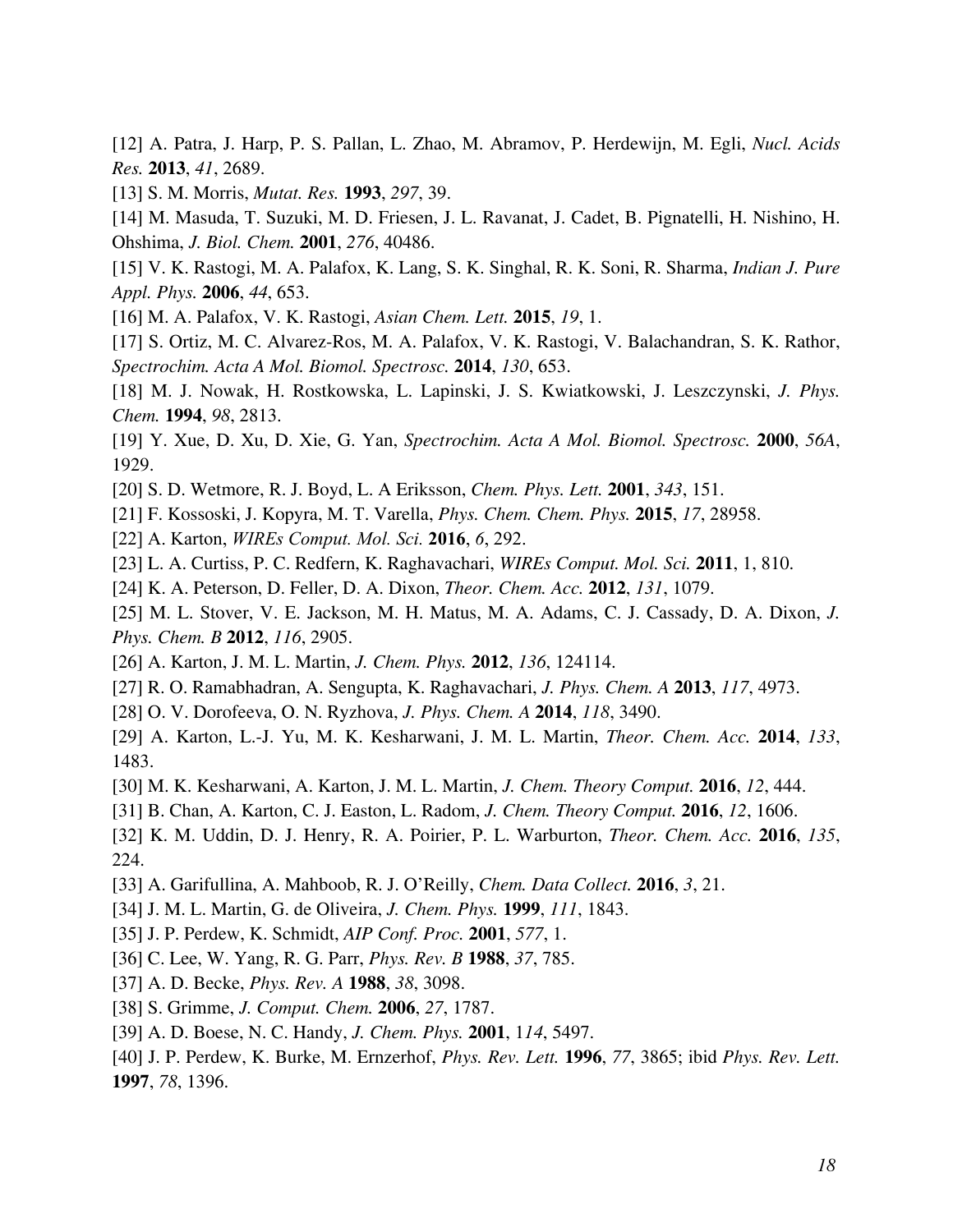- [41] J. P. Perdew, *Phys. Rev. B* **1986**, *33*, 8822.
- [42] R. Peverati, D. G. Truhlar, *J. Chem. Theory Comput.* **2012**, *8*, 2310.
- [43] Y. Zhao, D. G. Truhlar, *J. Chem. Phys.* **2006**, *125*, 194101.
- [44] J. M. Tao, J. P. Perdew, V. N. Staroverov, G. E. Scuseria, *Phys. Rev. Lett.* **2003**, *91*, 146401.
- [45] A. D. Boese, N. C. Handy, *J. Chem. Phys.* **2002**, *116*, 9559.
- [46] T. van Voorhis, G. E. Scuseria, *J. Chem. Phys.* **1998**, *109*, 400.
- [47] R. Peverati, D. G. Truhlar, *J. Phys. Chem. Lett.* **2012**, *3*, 117.
- [48] R. Peverati, D. G. Truhlar, *Phys. Chem. Chem. Phys.* **2012**, *10*, 13171.
- [49] A. D. Becke, *J. Chem. Phys.* **1993**, *98*, 1372.
- [50] P. J. Stephens, F. J. Devlin, C. F. Chabalowski, M. J. Frisch, *J. Phys. Chem.* **1994**, *98*, 11623.
- [51] A. D. Becke, *J. Chem. Phys.* **1993**, *98*, 5648.

[52] J. P. Perdew, J. A. Chevary, S. H. Vosko, K. A. Jackson, M. R. Pederson, D. J. Singh, C. Fiolhais, *Phys. Rev. B* **1992**, *46*, 6671.

- [53] C. Adamo, V. Barone, *J. Chem. Phys.* **1999**, *110*, 6158.
- [54] F. A. Hamprecht, A. J. Cohen, D. J. Tozer, N. C. Handy, *J. Chem. Phys.* **1998**, *109*, 6264.
- [55] H. L. Schmider, A. D. Becke, *J. Chem. Phys.* **1998**, *108*, 9624.
- [56] X. Xu, Q. Zhang, R. P. Muller, W. A. Goddard, *J. Chem. Phys.* **2005**, *122*, 014105.
- [57] R. Peverati, D. G. Truhlar, *J. Chem. Phys.* **2011**, *135*, 191102.
- [58] Y. Zhao, D. G. Truhlar, *Theor. Chem. Acc.* **2008**, *120*, 215.
- [59] A. D. Boese, J. M. L. Martin, *J. Chem. Phys.* **2004**, *121*, 3405.
- [60] A. D. Becke, *J. Chem. Phys.* **1996**, *104*, 1040.
- [61] V. N. Staroverov, G. E. Scuseria, J. Tao, J. P. Perdew, *J. Chem. Phys.* **2003**, *119*, 12129.
- [62] T. Yanai, D. Tew, N. Handy, *Chem. Phys. Lett.* **2004**, *393*, 51.
- [63] O. A. Vydrov, G. E. Scuseria, *J. Chem. Phys.* **2006**, *125*, 234109.
- [64] J.-D. Chai, M. Head-Gordon, *J. Chem. Phys.* **2008**, *128*, 084106.
- [65] J.-D. Chai, M. Head-Gordon, *Phys. Chem. Chem. Phys.* **2008**, *10*, 6615.
- [66] J. Heyd, G. E. Scuseria, M. Ernzerhof, *J. Chem. Phys.* **2003**, *118*, 8207.
- [67] T. M. Henderson, A. F. Izmaylov, G. E. Scuseria, A. Savin, *J. Chem. Theory Comput.* **2008**, *4*, 1254.
- [68] R. Peverati, D. G. Truhlar, *Phys. Chem. Chem. Phys.* **2012**, *14*, 16187.
- [69] R. Peverati, D. G. Truhlar, *J. Phys. Chem. Lett.* **2011**, *2*, 2810.
- [70] S. Grimme, E. Ehrlich, L. Goerigk, *J. Comput. Chem.* **2011**, *32*, 1456.
- [71] S. Grimme, J. Antony, S. Ehrlich, H. Krieg, *J. Chem. Phys.* **2010**, *132*, 154104.
- [72] S. Grimme, *WIREs Comput. Mol. Sci.* **2011**, *1*, 211.
- [73] A. D. Becke, E. R. Johnson, *J. Chem. Phys.* **2005**, *123*, 154101.
- [74] S. Grimme, *J. Chem. Phys.* **2006**, *124*, 034108.
- [75] A. Karton, A. Tarnopolsky, J.–F. Lamere, G. C. Schatz, J. M. L. Martin, *J. Phys. Chem. A* **2008**, *112*, 12868.